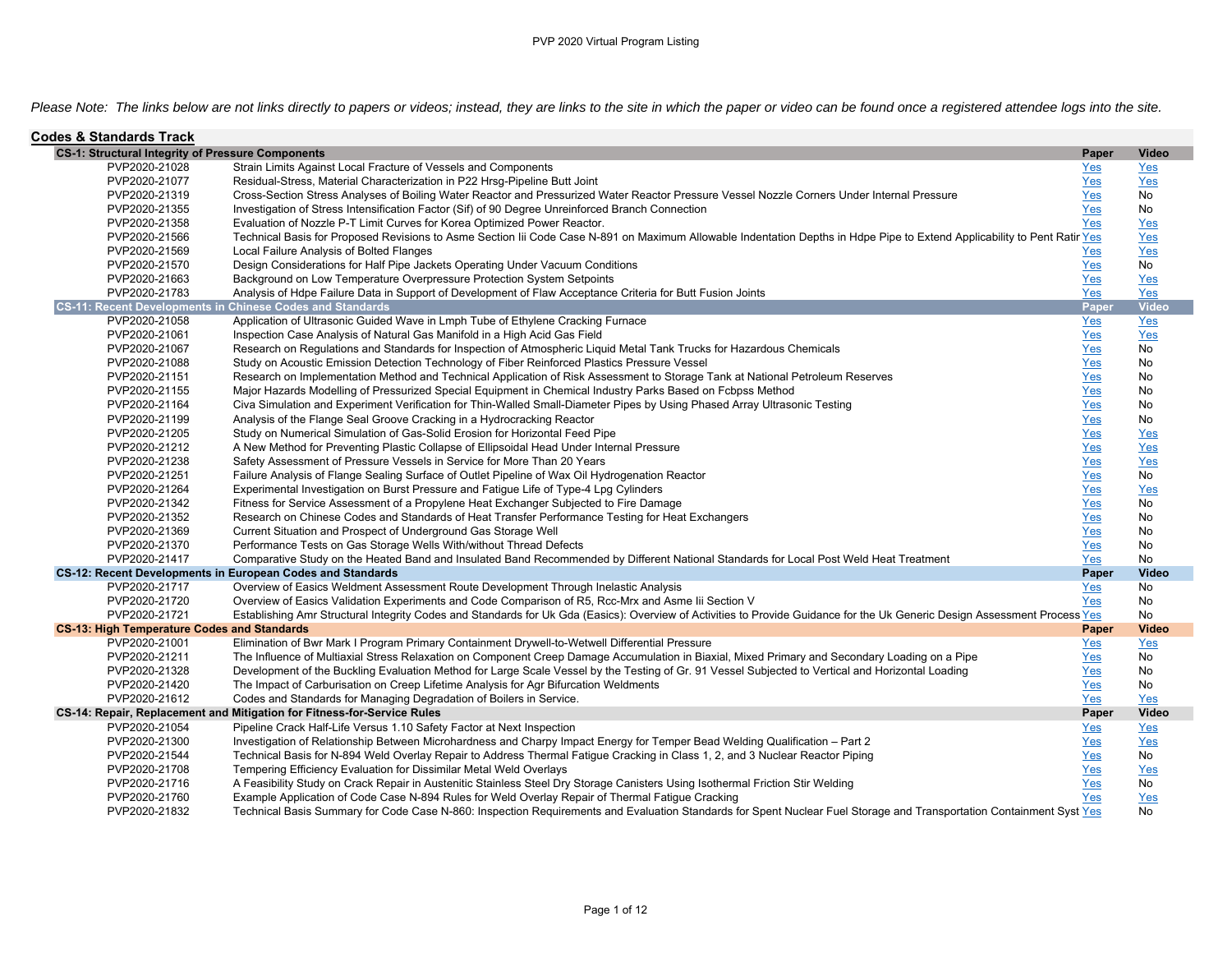|                                                                | CS-15: Probabilistic and Risk-Informed Methods for Structural Integrity Assessment                                                                                             | Paper      | <b>Video</b> |
|----------------------------------------------------------------|--------------------------------------------------------------------------------------------------------------------------------------------------------------------------------|------------|--------------|
| PVP2020-21080                                                  | <b>Estimating Pipe Rupture Frequencies Using XIpr</b>                                                                                                                          | Yes        | Yes          |
| PVP2020-21421                                                  | Extension of Pascal4 Code for Probabilistic Fracture Mechanics Analysis of Reactor Pressure Vessel in Boiling Water Reactor                                                    | Yes        | Yes          |
| PVP2020-21427                                                  | Probabilistic Fracture Mechanics Benchmarking Study Involving the XIpr and Pascal-Sp Codes -Analysis by Pascal-Sp-                                                             | Yes        | Yes          |
| PVP2020-21430                                                  | Improved Bayesian Update Method on Flaw Distributions Reflecting Non-Destructive Examination Result                                                                            | Yes        | Yes          |
| PVP2020-21698                                                  | Bayesian Uncertainty Evaluation of Charpy Ductile-to-Brittle Transition Temperature for Reactor Pressure Vessel Steels                                                         | Yes        | Yes          |
|                                                                | CS-2: Fatigue and Ratcheting Issues in Pressure Vessel and Piping Design                                                                                                       | Paper      | Video        |
| PVP2020-21089                                                  | Efficient Fatigue and Ratcheting Computation in Case of Multi-Parameter Loading                                                                                                | Yes        | No           |
| PVP2020-21267                                                  | Critical Review of Asme lii Plasticity Correction Factors for Fatigue Design-by-Analysis of Nuclear Power Plant Components                                                     | Yes        | Yes          |
| PVP2020-21383                                                  | A Historical Overview of Design Analyses and Experimental Observations of Ratcheting Phenomenon                                                                                | Yes        | No           |
| PVP2020-21632                                                  | Investigation Into Methods for Determining Moment Ranges at Piping Tees and Branches                                                                                           | Yes        | No           |
| PVP2020-21658                                                  | Mode I Ductile Crack Growth of 1tct Specimen Under Large Cyclic Loading (Part Iv)                                                                                              | Yes        | Yes          |
| PVP2020-21822                                                  | Mean Stress Correction of S45c Carbon Streel Based on Crack Growth Concept                                                                                                     | Yes        | Yes          |
| PVP2020-21841                                                  | Fatigue Considerations of Layered Pressure Vessels                                                                                                                             | Yes        | Yes          |
| <b>CS-20: Fatigue Monitoring and Related Assessment Method</b> |                                                                                                                                                                                | Paper      | <b>Video</b> |
| PVP2020-21053                                                  | Advanced Component Fatigue Monitoring Approaches Using the Example of a Boiler Recirculation Pump                                                                              | Yes        | No           |
| PVP2020-21426                                                  | A Method for Measuring Combined Stress of Small Bore Piping Around Weld in Field Using Strain Gauge Holder                                                                     | Yes        | Yes          |
| PVP2020-21854                                                  | Fatigue Assessment of Dented Pipeline Specimens                                                                                                                                | Yes        | Yes          |
|                                                                | <b>CS-21: Fracture Toughness and Other Small Specimen Mechanical Properties</b>                                                                                                | Paper      | Video        |
| PVP2020-21104                                                  | Ductile Crack Growth Resistance and Rotation Behavior of Miniature C(t) Specimen                                                                                               | Yes        | <u>Yes</u>   |
| PVP2020-21515                                                  | Fracture Toughness Characterization of an A508-Type Weld Metal With the Mini-Ct Geometry Before and After Irradiation                                                          | Yes        | Yes          |
| PVP2020-21703                                                  | Small Punch Testing to Estimate the Tensile Properties of Additively Manufactured Ti-6al-4v                                                                                    | Yes        | Yes          |
|                                                                | CS-27: Fatique and fracture Assessment & Management - A Probabilistic Perspective                                                                                              | Paper      | <b>Video</b> |
| PVP2020-21752                                                  | Fatigue Life Modeling Using Nitinol Data                                                                                                                                       | Yes        | No           |
| PVP2020-21756                                                  | An Assessment of Uncertainty in Design Factors and Strain-Rate Inputs for Environmentally-Assisted Fatigue and Related Margins                                                 | Yes        | Yes          |
| CS-3: Environmental Fatigue Issues (Joint M&F)                 |                                                                                                                                                                                | Paper      | Video        |
| PVP2020-21009                                                  | Use of Average Temperature in Fen Calculations                                                                                                                                 | Yes        | No           |
| PVP2020-21043                                                  | Fatigue Benchmark Comparison Effort Between Code aster and Cnnc/npic Software - Part 2                                                                                         | Yes        | Yes          |
| PVP2020-21050                                                  | Fatigue Performance of Austenitic Stainless Steel - Enforced Endurance Limit and Questionable Design Curve                                                                     | Yes        | Yes          |
| PVP2020-21078                                                  | Study on Incorporation of New Design Fatigue Curves and a New Environmental Fatigue Correction Factor for Pwr Environment Into the Jsme Environmental Fatigue Evall Yes        |            | Yes          |
| PVP2020-21106                                                  | Incefa-Plus Project: Lessons Learned From the Project Data and Impact on Existing Fatigue Assessment Procedures                                                                | Yes        | Yes          |
| PVP2020-21136                                                  | Grade and Temperature Dependent Reference Curves for Realistic Fen Quantification of Austenitic Stainless Steels                                                               | Yes        | <u>Yes</u>   |
| PVP2020-21220                                                  | Incefa-Plus (Increasing Safety in Npps by Covering Gaps in Environmental Fatigue Assessment                                                                                    | Yes        | <u>Yes</u>   |
| PVP2020-21262                                                  | Further Evidence of Margin for Environmental Effects, Termed Fenthreshold, in the Asme Section lii Design Fatigue Curve for Austenitic Stainless Steels Through the Intera Yes |            | <u>Yes</u>   |
| PVP2020-21373                                                  | Strain Control Correction for Fatigue Testing in Lwr Environments                                                                                                              | Yes        | Yes          |
| PVP2020-21377                                                  | Incefa-Plus Project: Review of the Test Programme                                                                                                                              | Yes        | Yes          |
| PVP2020-21406                                                  | Results From Environmentally-Assisted Short Crack Fatigue Testing on Austenitic Stainless Steels                                                                               | Yes        | Yes          |
| PVP2020-21422                                                  | Incefa-Plus Project: The Impact of Using Fatigue Data Generated From Multiple Specimen Geometries on the Outcome of a Regression Analysis                                      | Yes        | Yes          |
| PVP2020-21424                                                  | Thermo-Mechanical Fatigue Crack Growth Testing                                                                                                                                 | Yes        | Yes          |
| PVP2020-21501                                                  | Codes, Standards, Rules and Assumptions on Environment Assisted Fatigue for Fatigue Management of Primary Piping                                                               | Yes        | Yes          |
| PVP2020-21560                                                  | Method for Comparison of Different Material Types in Environmental Fatigue Screening                                                                                           | Yes        | Yes          |
| PVP2020-21585                                                  | Further Development of Fatigue Crack Growth Expressions for Austenitic Stainless Steels in Pwr Water and Additional Validation of the Wtkr Method                              | Yes        | No           |
| PVP2020-21627                                                  | Investigation Into Crack Closure Effects for Fatigue Crack Growth Under Negative R Conditions                                                                                  | Yes        | No           |
| PVP2020-21678                                                  | Environmental Fatigue Screening of Primary Equipment for Subsequent License Renewal                                                                                            | Yes        | Yes          |
| PVP2020-21828                                                  | Recent Argonne National Laboratory Estimated Thermal Expansion Coefficients for Reactor Pressure Boundary Base, Smw and Dmw Metals                                             | Yes        | No           |
| <b>CS-31: Master Curve Method and Applications</b>             |                                                                                                                                                                                | Paper      | <b>Video</b> |
| PVP2020-21185                                                  | A Code Case Concerning the Effect of Embrittlement on Index Temperature Metrics                                                                                                | Yes        | Yes          |
| PVP2020-21186                                                  | Assessment of the Continued Need for Limits on Both Transition Temperature and Upper Shelf Fracture Toughness Metrics                                                          | <u>Yes</u> | No           |
| PVP2020-21187<br>PVP2020-21312                                 | Methods to Appropriately Account for Uncertainties in Structural Integrity Assessment Models                                                                                   | Yes        | No<br>No     |
|                                                                | Post-Irradiation Evaluation of Eurofer97 Fracture Toughness Using Miniature Multinotch Bend Bar Specimens                                                                      | Yes        |              |
| PVP2020-21513                                                  | Effect of Low Temperature Irradiation on the Mechanical Properties of an A508 cl.2 Forging                                                                                     | Yes        | <b>Yes</b>   |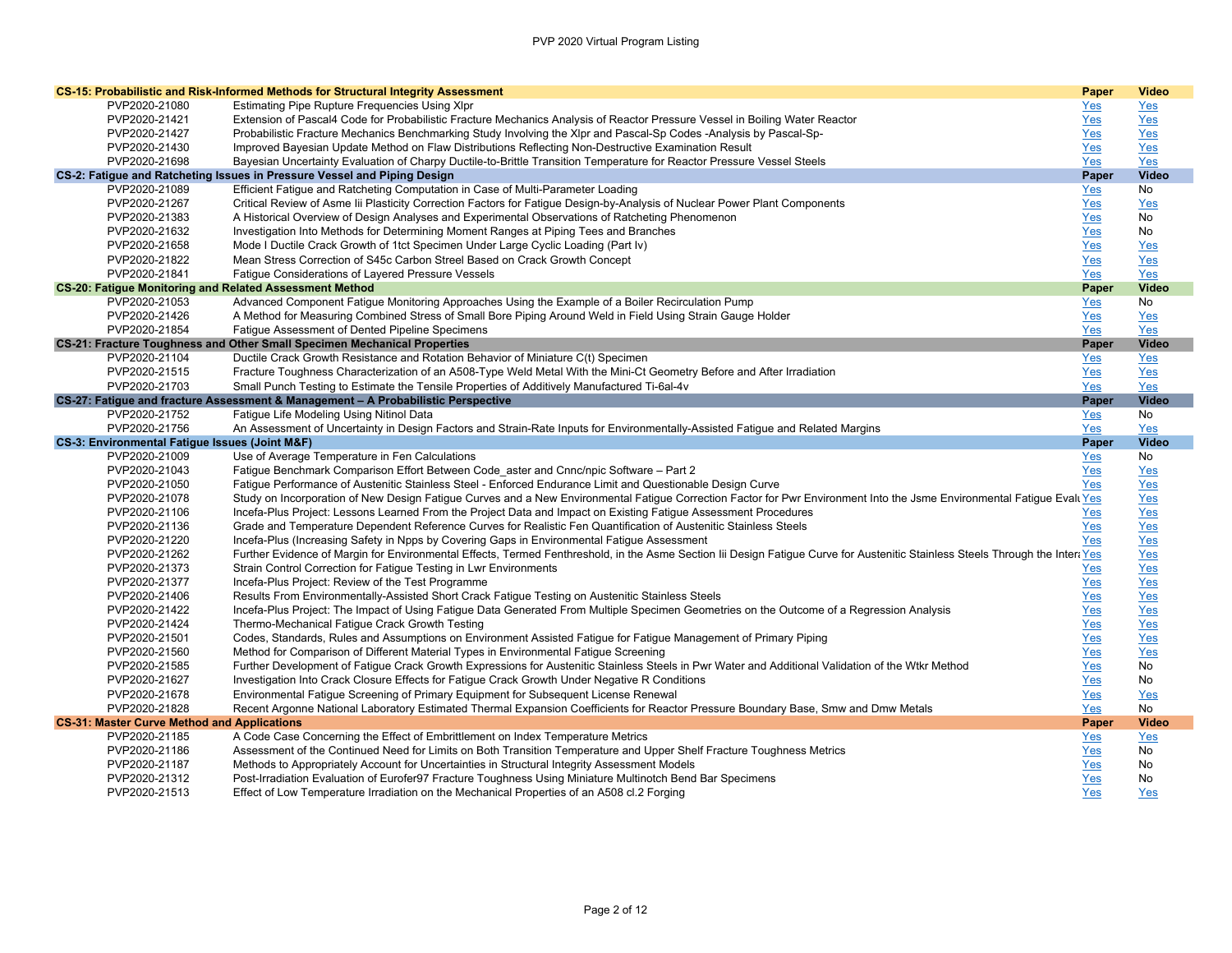| CS-32: Improvement of Flaw Characterization Rules for FFS    |                                                                                                                                                                          | Paper      | Video        |
|--------------------------------------------------------------|--------------------------------------------------------------------------------------------------------------------------------------------------------------------------|------------|--------------|
| PVP2020-21441                                                | Constraint Effect on Fracture Mechanics Evaluation for an Under-Clad Crack in a Reactor Pressure Vessel Steel                                                            | Yes        | Yes          |
| PVP2020-21452                                                | Assessment of Flaw Interaction Under Combined Tensile and Bending Stresses : Suitability of Asme Code Case N877-1                                                        | Yes        | Yes          |
| PVP2020-21455                                                | Treatment of the Interaction With the Free Surface of the Component for Combined Subsurface Flaws - Technical Basis for Revision of Iwa-3300 and Table Iwb/iwc-3510-'Yes |            | Yes          |
| PVP2020-21456                                                | A Comparison of Stress Intensity Factor Solutions for Surface Cracked Plates                                                                                             | Yes        | Yes          |
| PVP2020-21549                                                | Stress Intensity Factor and Crack Opening Area of Cracked Pipe Under Torsion Moment                                                                                      | Yes        | Yes          |
| PVP2020-21672                                                | Allowable External Flaws and Acceptance Standards for High Toughness Ductile Pipes Subjected to Bending Moment and Internal Pressure                                     | Yes        | No           |
| PVP2020-21806                                                | Prediction of Collapse Load Reduction Due to Non-Aligned Multiple Flaws                                                                                                  | Yes        | Yes          |
| <b>CS-36: Very High Cycle Fatigue Behavior</b>               |                                                                                                                                                                          | Paper      | <b>Video</b> |
| PVP2020-21460                                                | Investigation of the Very High Cycle Fatigue (Vhcf) Behavior of Austenitic Stainless Steels and Their Welds for Reactor Internals at Ambient Temperature and 300 °C      | Yes        | Yes          |
|                                                              | CS-39: General Codes & Standards for Pressure Equipment Overview                                                                                                         | Paper      | <b>Video</b> |
| PVP2020-21120                                                | Introduction of the Technical Document in Japan for Safety Use of Type2 Pressure Vessels in Hydrogen Refueling Stations                                                  | Yes        | No           |
| PVP2020-21172                                                | Study on the Influence of Crack Growth Behavior on Fatigue Life in Simulated Reactor Coolant Environment of Different Temperature                                        | <u>Yes</u> | Yes          |
| PVP2020-21210                                                | Measurement of the Hydrogen Permeability of Various Polymers for High Pressure Hydrogen Storage Vessel                                                                   | Yes        | No           |
| PVP2020-21380                                                | Method and Application of Pipeline Integrity Management Performance Evaluation                                                                                           | Yes        | Yes          |
| PVP2020-21616                                                | Asme Xi - Rsem - Flaw Evaluation Comparison                                                                                                                              | Yes        | No           |
| PVP2020-21622                                                | European Pressure Equpment Research Council - Eperc - Status and First Results                                                                                           | Yes        | No           |
| PVP2020-21790                                                | Overview of Uk Policy and Research Landscape Relevant to Deploying Advanced Nuclear Technologies in the Uk                                                               | <u>Yes</u> | No           |
| PVP2020-21861                                                | Qualification of a Non-Standard Piping Component for Asme Pressure Piping Applications                                                                                   | Yes        | No           |
| <b>CS-44: Total Life Reliability Methods</b>                 |                                                                                                                                                                          | Paper      | <b>Video</b> |
| PVP2020-21545                                                | Application of Environmnetally Assisted Fatigue Transient Ramp Times Optimization in Design Evaluations and Fatigue Monitoring Algorithms                                | <u>Yes</u> | Yes          |
| PVP2020-21706                                                | Proposal for a Total Fatigue Life Assessment Methodology That Predicts Fatigue Life From Defect Initiation to Through Wall Leak                                          | Yes        | No           |
| PVP2020-21769                                                | Probabilistic Leak-Before-Break Using the R6 Procedure                                                                                                                   | Yes        | Yes          |
| PVP2020-21846                                                | Fatigue Failure Predictions Based on Fea Fracture Mechanics Simulations                                                                                                  | Yes        | No           |
| <b>CS-7: Recent Developments in ASME Codes and Standards</b> |                                                                                                                                                                          | Paper      | <b>Video</b> |
| PVP2020-21306                                                | Uncertainty Quantification of Viscoplastic Parameters for Grade 91 Steel Through Bayesian Analysis                                                                       | Yes        | No           |
| PVP2020-21469                                                | Development of Design Method for High Temperature Nuclear Reactor Cladded Components                                                                                     | Yes        | Yes          |
| PVP2020-21470                                                | A High Temperature Primary Load Design Method Based on Elastic Perfectly-Plasticity and Simplified Inelastic Analysis                                                    | Yes        | No           |
| PVP2020-21471                                                | Investigating the Correlation Between Different Effective Stress Measures and the Service Life of Actual High-Temperature Structural Components                          | <u>Yes</u> | Yes          |
| PVP2020-21493                                                | Selection Criteria for Clad Materials to Use With a 316h Base Material for High Temperature Nuclear Reactor Cladded Components                                           | Yes        | Yes          |
| PVP2020-21494                                                | Acceptance Criteria for the Mechanical Integrity of Clad/base Metal Interface for High Temperature Nuclear Reactor Cladded Components                                    | Yes        | Yes          |
| PVP2020-21572                                                | Evaluation of Mean Stress Correction on Fatigue Curves of Grade 91 and Alloy 617 in Asme Section lii Division 5                                                          | Yes        | Yes          |
| PVP2020-21587                                                | The Impact of Geometric Discontinuities on Alloy 617 Creep-Rupture Behavior                                                                                              | Yes        | Yes          |
| <b>CS-9: ASME Code Section XI Activities</b>                 |                                                                                                                                                                          | Paper      | <b>Video</b> |
| PVP2020-21051                                                | Application of Ni Electroplating for Pwr Reactor Vessel Cladding Repair                                                                                                  | <u>Yes</u> | No           |
| PVP2020-21438                                                | Comparison of Stress Intensity Factor Coefficients for Plates and Cylinders Under Membrane Stress                                                                        | Yes        | $Yes$        |
| PVP2020-21690                                                | Review of Technical Basis for Asme Code Section Xi Appendix L                                                                                                            | Yes        | Yes          |
| PVP2020-21711                                                | Technical Basis for Revision to Asme Section Xi Appendix C for Stress Corrosion Crack Growth Rate Equations for Alloy 600 and Associated Welds                           | Yes        | Yes          |
| PVP2020-21729                                                | Application of Asme Code Section Xi Appendix L Using 3-D Finite Element Analyses                                                                                         | Yes        | <b>No</b>    |
| <b>Computer Technology &amp; Bolted Joints</b>               |                                                                                                                                                                          |            |              |
| CT-1: Design and Analysis of Bolted Flange Joints            |                                                                                                                                                                          | Paper      | <b>Video</b> |
| PVP2020-21000                                                | An Analytical Anisotropic Model to Analyze Fiber Reinforced Plastic Bolted Flange Joints                                                                                 | Yes        | Yes          |
| PVP2020-21138                                                | An Estimation of Long-Term Sealing Performance for Bolted Pipe Flange Connections With Spiral Wound Gaskets Under Elevated Temperature                                   | Yes        | <b>No</b>    |
| PVP2020-21148                                                | Finger Flange Designs on Cast Equipment                                                                                                                                  | Yes        | Yes          |
| PVP2020-21202                                                | Experimental Study on the Characteristics of Bolted Pipe Flange Connection Under Bending Moment and Internal Pressure                                                    | Yes        | Yes          |
| PVP2020-21206                                                | Multi-Bolt Tightening Algorithm Based on Elastic Interaction Coefficient and Gasket Creep Relaxation                                                                     | Yes        | No           |
| PVP2020-21575                                                | Numerical Simulation of the Assembly Process of Bolted Flange Joints Used in Rotating Machinery                                                                          | Yes        | Yes          |
| PVP2020-21718                                                |                                                                                                                                                                          |            | Yes          |
|                                                              | Influence of Structural Interface Opening of Bolted Joints Under Eccentric Load                                                                                          | <b>Yes</b> | <b>Video</b> |
|                                                              | CT-12: Computational FEA for Limit Load and Elastic-Plastic Analysis and Creep                                                                                           | Paper      |              |
| PVP2020-21012<br>PVP2020-21527                               | Stress Analysis of Ss316I Tube Expansion in High Pressure Gas Coolers                                                                                                    | $Yes$      | Yes          |
|                                                              | Assessment of Section Iii Appendix Xiii-3230 Plastic Analysis                                                                                                            | Yes        | Yes          |
| PVP2020-21825                                                | Simplified Procedure to Assess Hot Spots in Pressure Vessels                                                                                                             | Yes        | Yes          |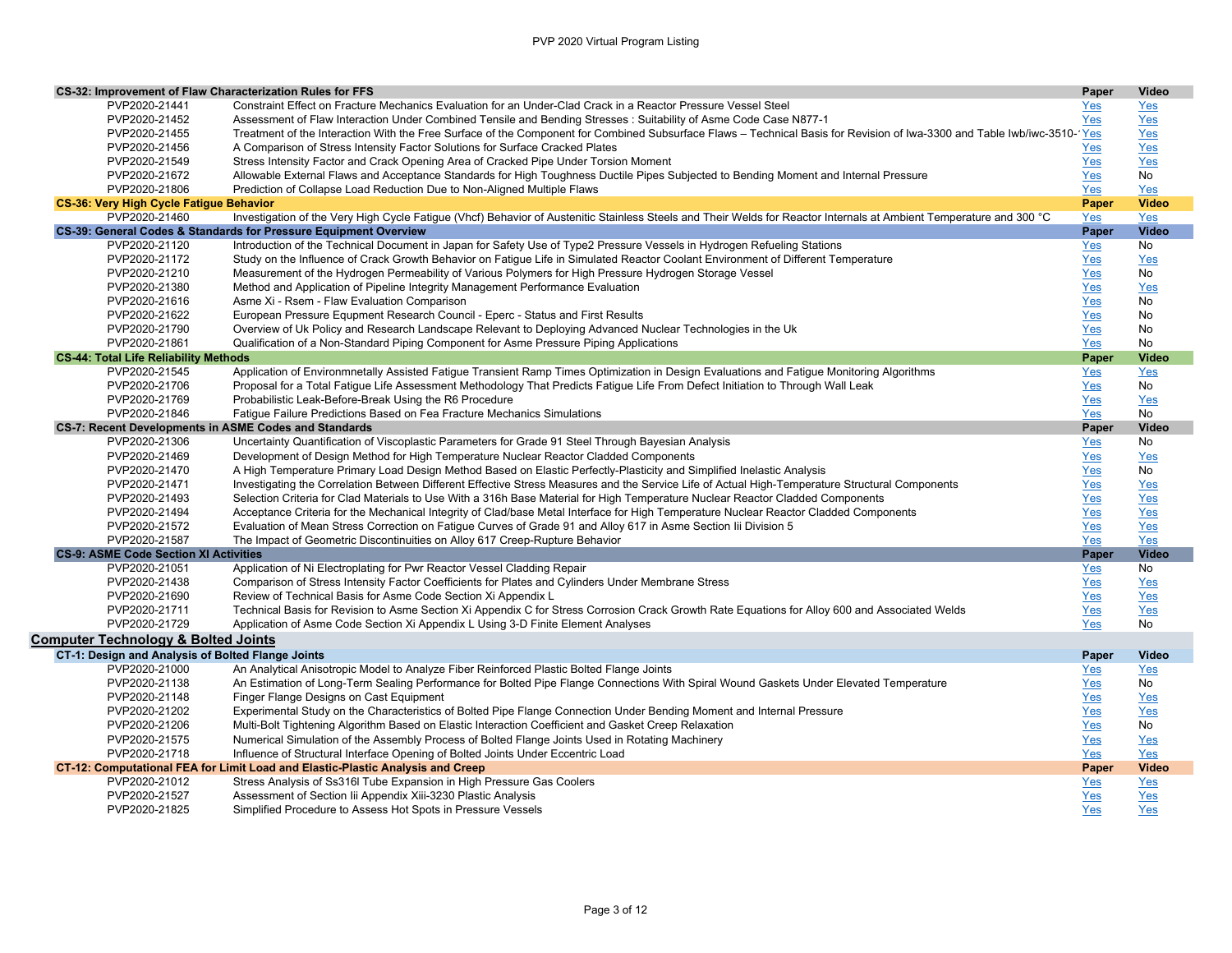|                                                    | CT-18: Threaded Connections for Innovative and Light Weight Materials                                                                                                  | Paper      | Video        |
|----------------------------------------------------|------------------------------------------------------------------------------------------------------------------------------------------------------------------------|------------|--------------|
| PVP2020-21506                                      | Effect of Material and Lubrication Conditions on the Underhead Frictional Response in High Strength Socket-Head Screws                                                 | <u>Yes</u> | Yes          |
| PVP2020-21541                                      | Experimental Investigation on the Friction Coefficients for Different Materials, Lubrication Conditions and Coatings in Bolted Joints                                  | Yes        | Yes          |
| <b>CT-2: Packing and Valves</b>                    |                                                                                                                                                                        | Paper      | <b>Video</b> |
| PVP2020-21459                                      | The Effect of Thermal Cycling and Packing Stress on Stem Friction and Sealability                                                                                      | Yes        | Yes          |
| <b>CT-3: Leak Tightness and Fugitive Emissions</b> |                                                                                                                                                                        | Paper      | <b>Video</b> |
| PVP2020-21167                                      | Analysis of Gasket Load Loss Versus Gasket Leakage                                                                                                                     | Yes        | No           |
| PVP2020-21221                                      | Fem Stress Analysis and Leakage Behavior of Pipe-Socket Threaded Joints Subjected to Bending Moment and Internal Pressure                                              | Yes        | Yes          |
| PVP2020-21473                                      | Estimation of Tightness of Bolted Flange Connections Subjected to Combined Loads of Axial Load and Bending Moment                                                      | Yes        | No           |
| PVP2020-21829                                      | Statistical and Lifetime Characterization of Ptfe Materials for Extreme Environments                                                                                   | Yes        | No           |
| <b>CT-4: Assembly of Bolted Joints</b>             |                                                                                                                                                                        | Paper      | <b>Video</b> |
| PVP2020-21248                                      | Effects of Stud Galling on Bfja Performance                                                                                                                            | Yes        | No           |
| PVP2020-21305                                      | Practical Estimation of Re-Torque Requirements                                                                                                                         | Yes        | No           |
| PVP2020-21402                                      | Considerations for Assuring the Integrity of Low Strength Material Pressure Boundary Flanged Joints                                                                    | Yes        | No           |
| PVP2020-21683                                      | Verification of Flange Rigidity Index for Standard Flanges Using Finite Element Analysis                                                                               | Yes        | Yes          |
| PVP2020-21726                                      | The Effect of Water Absorption on the Mechanical Performance of Gasket Materials                                                                                       | Yes        | No           |
| <b>CT-5: Threaded Fasteners</b>                    |                                                                                                                                                                        | Paper      | Video        |
| PVP2020-21348                                      | An Experimental Study on the Effect of Re-Tightening in Service on the Self-Loosening Performance of Threaded Fasteners                                                | <u>Yes</u> | No           |
| PVP2020-21409                                      | Understanding the K Factor vs µ (Cof) Relationship                                                                                                                     | Yes        | No           |
| PVP2020-21414                                      | Effects of Environment Ambient Temperatures on Friction Coefficients for Lubricants Used With Fasteners                                                                | Yes        | No           |
| PVP2020-21440                                      | An Effect of Bearing Surface Angle at Bolt Head on the Nut Factor and Contact Area Ratio in Tightening Bolted Joints                                                   | Yes        | No           |
| PVP2020-21836                                      | Effect of Friction Coefficients on Bolt Self-Loosening                                                                                                                 | Yes        | Yes          |
|                                                    | CT-6: Elevated Temperature Behavior of Bolted Flange Joints                                                                                                            | Paper      | <b>Video</b> |
| PVP2020-21002                                      | Relaxation of the Bolted Flange Connection                                                                                                                             | Yes        | Yes          |
|                                                    | CT-7: Computational Applications in Fatigue, Fracture, and Damage Mechanics                                                                                            | Paper      | <b>Video</b> |
| PVP2020-21014                                      | Mode I Stress Intensity Factors for Small Defects in a Large Diameter Threaded Fastener                                                                                | <u>Yes</u> | No           |
| PVP2020-21605                                      | Elastic-Plastic Analogy for Examination of Softening Response for Strip Yield Models                                                                                   | <b>Yes</b> | Yes          |
|                                                    | CT-8: New and Emerging Methods of Analysis and Applications                                                                                                            | Paper      | <b>Video</b> |
| PVP2020-21170                                      | Application of Nonlinear Parameters Predictive Model Based on Ls-Svm in Pipeline of Online Mixed Transportation                                                        | Yes        | Yes          |
|                                                    |                                                                                                                                                                        |            |              |
| PVP2020-21595                                      |                                                                                                                                                                        |            |              |
| PVP2020-21599                                      | Progressive Fatigue Life Prediction of Composite Materials Based on Residual Material Property Degradation Model                                                       | <u>Yes</u> | Yes          |
|                                                    | Damage Detection Using Multiphysics Analysis of Guided Wave Propagation                                                                                                | Yes        | Yes          |
| PVP2020-21603                                      | Influence of Elastic-Plastic Bending on the Relationship Between Applied Load and Maximum Bending Stress for Straight and Curved Bars                                  | Yes        | Yes          |
| Design & Analysis                                  |                                                                                                                                                                        |            |              |
| DA-1: D&A of PV, HX, and components                |                                                                                                                                                                        | Paper      | Video        |
| PVP2020-21112                                      | Buckling of Cylinders Due to External Pressure - Experimental Work Compared With Finite Element Analysis                                                               | Yes        | No           |
| PVP2020-21118                                      | Structural Dynamic Modification of Cylindrical Shells With Variable Thickness                                                                                          | Yes        | Yes          |
| PVP2020-21290                                      | Failure Mode Effects Analysis for Sec. Iii Div. 5 Class a Service of a Printed Circuit Heat Exchanger                                                                  | Yes        | No           |
| PVP2020-21293                                      | Nondestructive Evaluation for Diffusion-Bonded Compact Heat Exchangers                                                                                                 | Yes        | Yes          |
| PVP2020-21299                                      | Guidelines for Welding Attachments Onto, and for Pressure Testing Of, Diffusion Bonded Heat Exchangers                                                                 | <b>Yes</b> | Yes          |
| PVP2020-21393                                      | Study on Design Approach for Tall Pressure Vessels With Intermediate Support in Consideration of Bottom Structure Flexibility                                          | <b>Yes</b> | Yes          |
| PVP2020-21444                                      | Numerical Approach to Air Cooler Heat Exchanger's Inlet and Outlet Piping Layout Design With Fluid Distribution                                                        | Yes        | No           |
| PVP2020-21498                                      | An Unified Constitutive Model With Optimized Parameters for Base and Diffusion Bonded Alloy 800h                                                                       | Yes        | Yes          |
| PVP2020-21499                                      | Allowable Stress Development of Diffusion Bonded Alloy 800h for Section lii                                                                                            | Yes        | Yes          |
| PVP2020-21500                                      | Assessment of Compact Heat Exchanger Design Following Elastic Perfectly Plastic Methodology                                                                            | Yes        | Yes          |
| PVP2020-21502                                      | Mechanical and Microstructural Characterization of Diffusion Bonded 800h                                                                                               | Yes        | Yes          |
| PVP2020-21540                                      | Alternative Design Approach by Finite Element Analysis for High Pressure Equipment                                                                                     | Yes        | Yes          |
| PVP2020-21547                                      | Assessment of Compact Heat Exchanger Design According to the Simplified Asme Analysis Methodologies                                                                    | Yes        | Yes          |
| PVP2020-21594                                      | Determination of Transition From Thin Shell to Thick Shell Theory for Torispherical Heads With Head Dish Radius to Thickness Ratios Under 20                           | Yes        | No           |
| PVP2020-21602                                      | General Criteria and Evaluations for the Selection of Asme Section Viii, Division 1 or 2 for New Construction Pressure Vessels                                         | Yes        | Yes          |
| PVP2020-21611                                      | On the Study of Packed Catalyst Bed Stresses for Outward Radial Flow Reactors                                                                                          | Yes        | Yes          |
| PVP2020-21643                                      | Using Engineering Judgement When Analyzing Finite Element Results                                                                                                      | Yes        | Yes          |
| DA-10: D&A of bolted joints                        |                                                                                                                                                                        | Paper      | <b>Video</b> |
| PVP2020-21340<br>PVP2020-21688                     | Improving Flange Designs Based on Asme Section Viii Div. 1, Appendix 2<br>Preload Assurance in Bolted Flanges With a Model and Test Based Optimized Assembly Procedure | Yes<br>Yes | No<br>Yes    |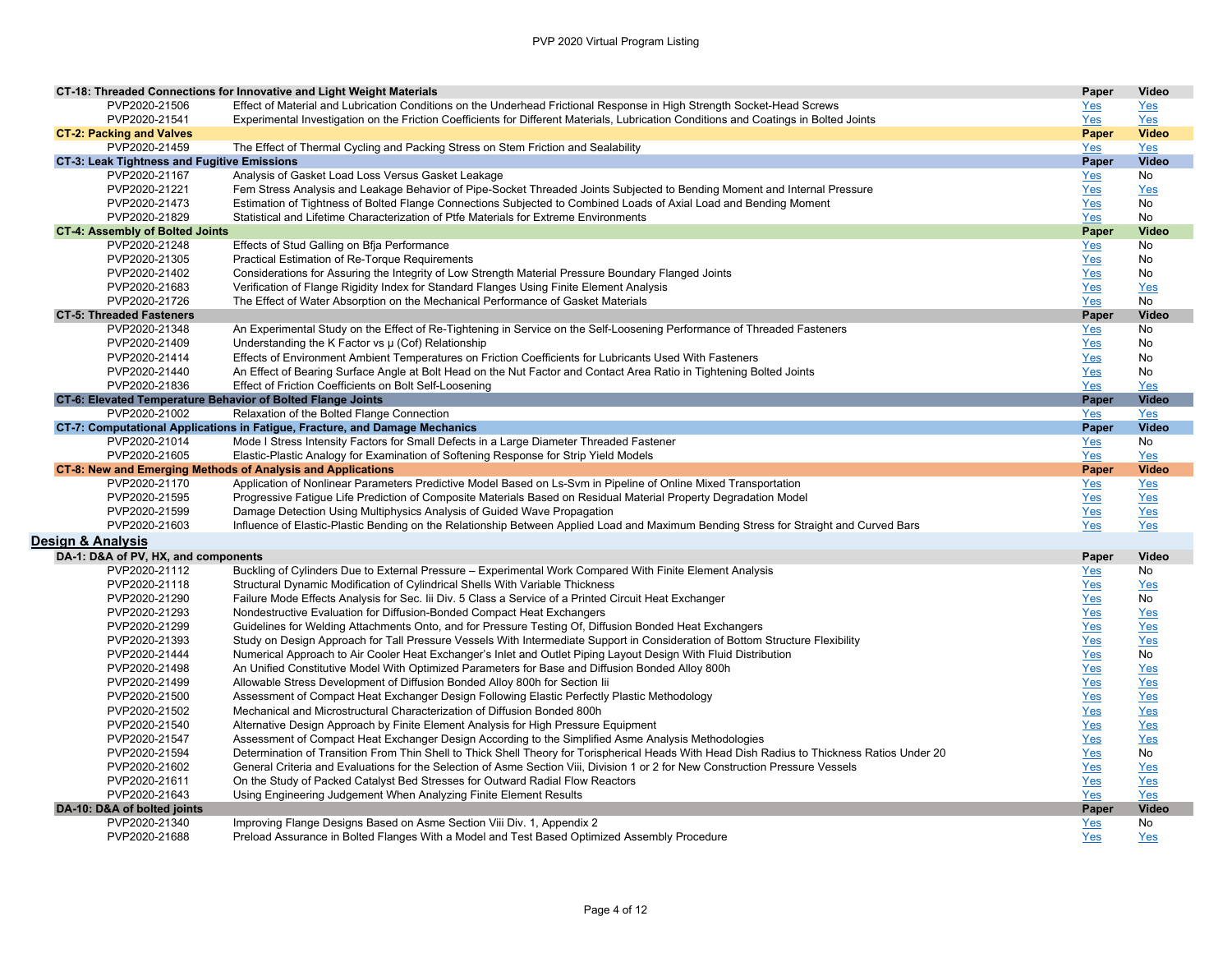| DA-11: CFD in Design and Analysis                |                                                                                                                                                                         | Paper      | <b>Video</b> |
|--------------------------------------------------|-------------------------------------------------------------------------------------------------------------------------------------------------------------------------|------------|--------------|
| PVP2020-21183                                    | Dynamic Analysis of Liquid Sloshing for Shipboard Pressure Vessel                                                                                                       | Yes        | No           |
| PVP2020-21685                                    | Benchmark Study of Cfd-Based Prediction Accuracy of the Models Evaluating Particle and Droplet Induced Erosion for Engineering Applications                             | Yes        | No           |
| <b>DA-12: Fracture</b>                           |                                                                                                                                                                         | Paper      | Video        |
| PVP2020-21003                                    | Validation of the New Gamma Exponent Model for Axial Crack Assessment in Oil and Gas Pipelines                                                                          | <u>Yes</u> | Yes          |
| PVP2020-21081                                    | Fracture Mechniacl Assesement for Pressurized Water Rpv Nozzles Subjected to Pressure and Thermal Loading                                                               | Yes        | No           |
| PVP2020-21090                                    | Advanced Fracture Analysis of Tube Plates - Selection Method of Minimum Margin (Sm2m)                                                                                   | Yes        | No           |
| PVP2020-21278                                    | Prediction of Tensile Strain Capacity of Misaligned Welded Plates Using a Damage Model Depended on the Stress Triaxiality and the Lode Stress Parameter                 | Yes        | Yes          |
| PVP2020-21583                                    | Effect of Cladding-Induced Stresses on Crack Driving Force in the Fracture Analysis of Pressure Vessels                                                                 | Yes        | No           |
| PVP2020-21680                                    | Coupling of Neutron Transport and Probabilistic Fracture Mechanics Codes for Analysis of Embrittled Reactor Pressure Vessels                                            | Yes        | No           |
| PVP2020-21715                                    | Microscopic Deformation of Thin Sheet of Polycrystalline Pure Titanium Under Tension                                                                                    | Yes        | No           |
| PVP2020-21853                                    | Ductile Tearing and Plastic Collapse Competition                                                                                                                        | Yes        | No           |
|                                                  | DA-14: Evaluation and Counter Measure for Beyond Design Basis Event                                                                                                     | Paper      | <b>Video</b> |
| PVP2020-21072                                    | Application of Fracture Control to Mitigate Failure Consequence Under Bdbe                                                                                              | <u>Yes</u> | Yes          |
| PVP2020-21140                                    | Investigation on Failure Behavior of Two-Elbow Piping System Models Made of the Simulation Material Under Excessive Seismic Loads                                       | <u>Yes</u> | <u>Yes</u>   |
| PVP2020-21375                                    | Frequency Dependency of Beam Collapse Due to Vibration Loads                                                                                                            | Yes        | Yes          |
| PVP2020-21397                                    | Proposal of Simulation Materials Test Technique and Their Constitutive Equations for Structural Tests and Analyses Simulating Severe Accident Conditions                | Yes        | Yes          |
|                                                  | DA-15: 5th International Symposium on Code Drum Life Cycle Management                                                                                                   | Paper      | <b>Video</b> |
| PVP2020-21121                                    | Life Assessment of a Coke Drum by Using the Thermal-Mechanical Fatigue Properties and Laser Scanning Approach                                                           | Yes        | No           |
| PVP2020-21485                                    | Numerical Simulation of Thermal-Mechanical Stress Field of Coke Drum Considering Deformation                                                                            | Yes        | No           |
| PVP2020-21574                                    | Isothermal Low-Cycle Fatigue Evaluation of External Weld Repairs Using Alloy 182 Filler Metal With Backing Plate Design                                                 | <u>Yes</u> | Yes          |
| PVP2020-21661                                    | Assessment of the Bulges on the Cone Section of a Coke Drum                                                                                                             | Yes        | No           |
| <b>DA-17: Composite Materials and Structures</b> |                                                                                                                                                                         | Paper      | <b>Video</b> |
| PVP2020-21015                                    | Probabilistic Determination of Burst Pressure in a Filament Wound Composite Pressure Vessel                                                                             | Yes        | Yes          |
| PVP2020-21103                                    | Strength Analysis and Influence Factors Research of Carbon-Fiber Wound Composite Gas Cylinder With Aluminum Liner                                                       | <u>Yes</u> | <u>Yes</u>   |
| PVP2020-21177                                    | A Novel Assessment Method for Wrinkle Defects in Composites                                                                                                             | Yes        | Yes          |
| PVP2020-21521                                    | Structural Design and Stress Analysis of a Fully-Wrapped Composite Cng Gas Cylinder With Nominal Working Pressure of 30 Mpa                                             | Yes        | No           |
| PVP2020-21529                                    | Development of a Novel Technique Using Finite Element Method to Simulate Creep in Thermoplastic Fiber Reinforced Polymer Composite Pipe Structures                      | Yes        | No           |
| PVP2020-21793                                    | Design and Development of Acoustic Metamaterials for Cabin Noise Reduction and Pressure Sensing in Propfan Aircrafts                                                    | Yes        | Yes          |
|                                                  | DA-19: Special Considerations in the Design and Analysis of Supports, Restraints, and Welded Attachments                                                                | Paper      | <b>Video</b> |
| PVP2020-21297                                    | A Review of Temperature Reduction Methods in Codes and Standards for Pipe Supports                                                                                      | Yes        | Yes          |
| PVP2020-21301                                    | Effect of Piping System Vibration (Fiv, Aiv, Piv) on Pipe Support Loads                                                                                                 | Yes        | No           |
| PVP2020-21517                                    | The Effect of Lateral Acceleration on Critical Buckling Capacities of Snubber Assemblies                                                                                | Yes        | Yes          |
| DA-2: D&A of piping and components               |                                                                                                                                                                         | Paper      | <b>Video</b> |
| PVP2020-21179                                    | Improving Lng Plant Piping (Or How Lng Plants Are Improving Piping)                                                                                                     | Yes        | Yes          |
| PVP2020-21193                                    | Evaluating the Performance of Engineered Enclosures for Piping Repairs                                                                                                  | Yes        | No           |
| PVP2020-21208                                    | Analysis of the Influence of Several Design Parameters on the Seal Performance of Reactor Pressure Vessel                                                               | Yes        | No           |
| PVP2020-21230                                    | Sealing Criterion and Parameter Analysis of Beam Seal by Orthogonal Array Method                                                                                        | <u>Yes</u> | Yes          |
| PVP2020-21255                                    | Development of Stress Intensification Factors for Collared Type Piping Joints                                                                                           | Yes        | Yes          |
| PVP2020-21556                                    | Estimation of Bending Stresses in Piping Systems Subjected to Transient Pressure                                                                                        | Yes        | Yes          |
| PVP2020-21738                                    | Estimation of the Load Carrying Capacity of the Bellows Compensator for Gas Pipelines in the Areas of Mining Production                                                 | Yes        | Yes          |
| PVP2020-21759                                    | Multi-Dimensional Approach to Design and Execution of Modifications and Beyond for Existing Nuclear Power Plants                                                        | Yes        | No           |
| PVP2020-21847                                    | A Design Tool Methodology to Establish an Optimum Design of 2 Inch and 3 Inch Thermal Tees Used on 14 Inch Pipework Subjected to Hot and Cold Fluid Turbulent Mixir Yes |            | No           |
| DA-3: Fatigue                                    |                                                                                                                                                                         | Paper      | Video        |
| PVP2020-21127                                    | Fatique Life Prediction for Variable Strain at a Mixing Tee by Use of Effective Strain Amplitude                                                                        | Yes        | Yes          |
| PVP2020-21271                                    | Comparative Evaluation of Plastic Design Methods for Fatigue Assessment of a Nuclear Class 1 Piping Nozzle                                                              | Yes        | No           |
| PVP2020-21434                                    | Fatigue Life Prediction of Notched Specimen Based on Stress Gradient                                                                                                    | Yes        | No           |
| PVP2020-21536                                    | Fatigue Life Estimation Using Frequency Domain Technique and Probabilistic Linear Cumulative Damage Model                                                               | Yes        | Yes          |
| PVP2020-21637                                    | Simulation of Fatigue Crack Growth Using Extended Finite Element Method (Xfem)                                                                                          | Yes        | Yes          |
| PVP2020-21747                                    | Comparison of Evolution Fatigue With Simplified Elastic Plastic Analysis, Plastic Analysis and a Fracture Mechanics Approach                                            | Yes        | No           |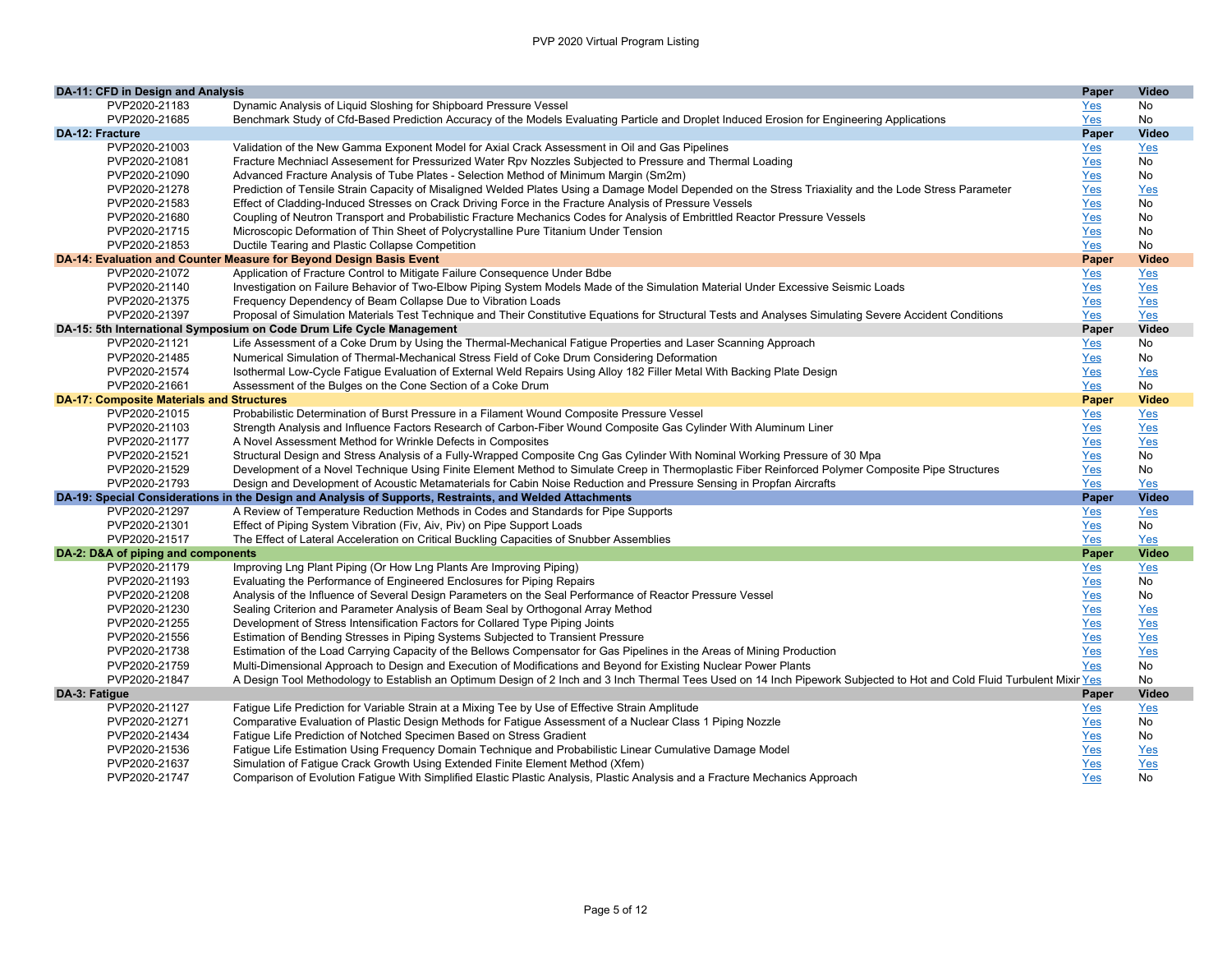| DA-4: Inelastic, Nonlinear, and Limit Load Analysis    |                                                                                                                                                                         | Paper        | <b>Video</b> |
|--------------------------------------------------------|-------------------------------------------------------------------------------------------------------------------------------------------------------------------------|--------------|--------------|
| PVP2020-21046                                          | Failure Pressure Prediction of Crack in Corrosion Defects in 2d by Using Xfem                                                                                           | Yes          | Yes          |
| PVP2020-21049                                          | The Effect of Thermal Load and Hydrostatic Pressure on Buckling Analysis of Tank Roof                                                                                   | Yes          | Yes          |
| PVP2020-21156                                          | The Comparison of the Criteria for Ratcheting in Asme Viii-2 and Methods Given by C-Tdf                                                                                 | Yes          | Yes          |
| PVP2020-21171                                          | Elephant Foot Buckling Analysis of Large Unanchored Oil Storage Tanks With Tapered Shells Subjected to Foundation Settlement                                            | Yes          | Yes          |
| PVP2020-21182                                          | Comparative Study on the Nonlinear Calculation of Ratcheting Deformation Using Different Constitutive Model                                                             | Yes          | No           |
| PVP2020-21261                                          | Application of Limit Load Solutions for Engineering Critical Assessment of Embedded Flaws in Evenmatch Pipeline Girth Welds                                             | Yes          | Yes          |
| PVP2020-21275                                          | A 2d Geometrically Nonlinear Finite Element Formulation for Analysis of Pipes                                                                                           | Yes          | Yes          |
| PVP2020-21326                                          | Buckling Test of Metallic Thin-Walled Cylindrical Shells Under Non-Uniform Axial Compression Loads                                                                      | Yes          | Yes          |
| PVP2020-21335                                          | Inelastic Analysis of Process Vessel Component Under Creep and Primary Load                                                                                             | Yes          | No           |
| PVP2020-21379                                          | Shakedown and Limit Analysis of Limited Kinematic Hardening Piping Elbows Under Cyclic Internal Pressures and Bending Moments                                           | Yes          | No           |
| PVP2020-21491                                          | Elasto-Visco-Plastic Buckling of Thick Anisotropic Shells: Numerical Buckling Predictions and Experiments                                                               | Yes          | Yes          |
| PVP2020-21681                                          |                                                                                                                                                                         |              | No           |
| DA-7: Thermal Stresses and Elevated Temperature Design | Simplified Elastic Plastic Evaluation Incorporating Inelastic and Poisson's Ratio Corrections                                                                           | Yes<br>Paper | <b>Video</b> |
| PVP2020-21022                                          | A Parametric Study on the Creep-Cyclic Plasticity Mechanism of Welded Flange Joints                                                                                     |              | No           |
|                                                        |                                                                                                                                                                         | Yes          |              |
| PVP2020-21048                                          | A Comparative Study on the Sub-Model Method and the Local Model Method in the Tightness Analysis of Tube-to-Tubesheet Joints of Heat Exchanger                          | Yes          | Yes          |
| PVP2020-21351                                          | Environmental Fatigue Analysis Considering Thermal Stratification in Direct Vessel Injection Piping                                                                     | Yes          | No           |
| <b>DA-8: Fitness for Service Evaluations</b>           |                                                                                                                                                                         | Paper        | <b>Video</b> |
| PVP2020-21085                                          | Significance of Ms and Validation of Reference Stress Solutions for Crack Like Flaws Part1                                                                              | Yes          | Yes          |
| PVP2020-21086                                          | Significance of Ms and Validation of Reference Stress Solutions for Crack Like Flaws Part 2                                                                             | Yes          | Yes          |
| PVP2020-21216                                          | Consideration of Wind Loads in Fitness for Service Assessment of Storage Tanks                                                                                          | Yes          | No           |
| PVP2020-21279                                          | Modeling of High Temperature Hydrogen Attack of Steel Using a Continuum Damage Mechanics Approach                                                                       | Yes          | No           |
| PVP2020-21294                                          | Performance-Based Assessment of an Incinerator Stack Using Field Measurements                                                                                           | Yes          | Yes          |
| PVP2020-21309                                          | Guidelines for Storage Tank Fitness-for-Service Assessments                                                                                                             | Yes          | Yes          |
|                                                        | DA-9: Piping and Equipment Dynamics and Dynamic Response Analysis                                                                                                       | Paper        | <b>Video</b> |
| PVP2020-21129                                          | Comparative Study on Seismic Response Analysis Methods of Spherical Tanks                                                                                               | Yes          | No           |
| PVP2020-21204                                          | Piping and Equipment Dynamics of High Rate Hvgo Pumps                                                                                                                   | Yes          | No           |
| PVP2020-21296                                          | Fatigue Assessment of Installed Thermowells - Fatigue Stress Evaluation Based on In-Situ Vibration Measurements and Dedicated Models.                                   | Yes          | Yes          |
| PVP2020-21458                                          | Vibration of Frp Bypass Piping of Sea Water Intake System in Offshore Platform                                                                                          | Yes          | Yes          |
| PVP2020-21689                                          | Case Study on Beam-Mode Flow Induced Vibration Against Random Force Fluctuation Due to Turbulent Flow at Bend                                                           | Yes          | <b>No</b>    |
| Fluid-Structure Interaction                            |                                                                                                                                                                         |              |              |
| FSI 4: Structures Under Extreme Loading Conditions     |                                                                                                                                                                         | Paper        | Video        |
| PVP2020-21443                                          | Thermal Bowing in Pump Suction Piping and Its Improvement Using Modified Warming-Up Process                                                                             | Yes          | No           |
| PVP2020-21514                                          | Diffracted Blast Loads Behind Structures                                                                                                                                | Yes          | No           |
| PVP2020-21633                                          | Bounding Acoustic Load Development for Boiling Water Reactor Shroud and Shroud Supports                                                                                 | Yes          | Yes          |
|                                                        | FSI-1: Thermal-Hydraulics Phenomena and Interactions with Vessels, Piping and Components                                                                                | Paper        | <b>Video</b> |
| PVP2020-21016                                          | Erosion Prediction of Sub-Sea Xmas Tree Based on Cfd                                                                                                                    | Yes          | Yes          |
| PVP2020-21084                                          | Venting Manhole Cover: A Nonlinear Spring-Mass System                                                                                                                   | Yes          | Yes          |
| PVP2020-21257                                          | Throttling Effect and Thermodynamic Characteristics of Supercritical Co2 Flowing Through Shut-Off Valve                                                                 | <b>Yes</b>   | Yes          |
| PVP2020-21522                                          | Research on Sealing Performance of Lng Cryogenic Ball Valve Seat by Fluid-Structure Coupling Method                                                                     | Yes          | No           |
| PVP2020-21535                                          | Efficient and Flexible Finite Element Procedure for Free and Forced Vibration Problems of a Plate Coupled With Fluid                                                    | Yes          | Yes          |
| PVP2020-21667                                          | A High-Order Spectral Difference Code With Curved Local Mesh Refinement for Predicting Arterial Flow Through Multiple Sequential Stenoses                               | Yes          | Yes          |
| <b>FSI-2: Flow-Induced Vibrations</b>                  |                                                                                                                                                                         |              | <b>Video</b> |
|                                                        |                                                                                                                                                                         | Paper        |              |
| PVP2020-21139                                          | Multiphase Flow Induced Vibrations at High Pressure                                                                                                                     | Yes          | $Yes$        |
| PVP2020-21231                                          | Examination of Oscillating Frequencies Generated by Combustion Oscillation Considering Temperature Distribution in a Combustor Tube Fueled by Natural Gas and Hydrc Yes |              | Yes          |
| PVP2020-21302                                          | Research on Nonlinear Support Model Between Tubes and Anti-Vibration Bars in Steam Generators                                                                           | <u>Yes</u>   | Yes          |
| PVP2020-21848                                          | Motion Model of Spent Fuel Rack Considering Two-Dimensional Gap Flow                                                                                                    | Yes          | Yes          |
| <b>FSI-5: FSI Design for Industry</b>                  |                                                                                                                                                                         | Paper        | <b>Video</b> |
| PVP2020-21069                                          | Pump Specific Speed and Four Quadrant Data in Waterhammer Simulation - Taking Another Look                                                                              | Yes          | Yes          |
| PVP2020-21203                                          | Investigation and Resolution of the Fluid Structure Interaction of High Rate Hvgo Pumps                                                                                 | <u>Yes</u>   | No           |
| PVP2020-21341                                          | "CFD Simulation for Ball Valve Erosion of Natural Gas Pipelines Under Gas-Sand Two-Phase Flow                                                                           | Yes          | <b>Yes</b>   |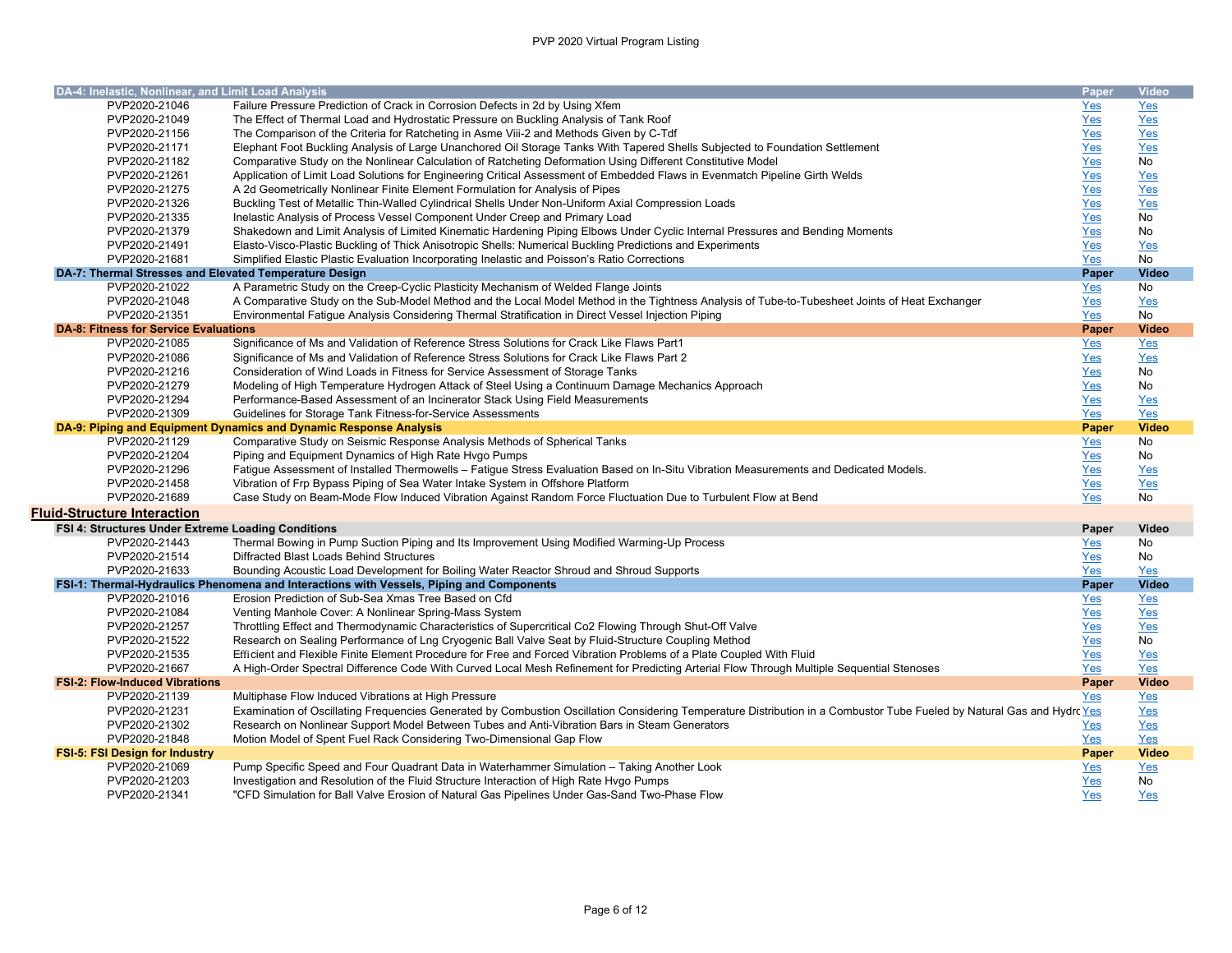| <b>High Pressure Technology</b>                |                                                                                                                                                                                                                                                     |            |              |
|------------------------------------------------|-----------------------------------------------------------------------------------------------------------------------------------------------------------------------------------------------------------------------------------------------------|------------|--------------|
|                                                | HT-1: Design, Analysis and Life Prediction of High-Pressure Vessels and Equipment                                                                                                                                                                   | Paper      | Video        |
| PVP2020-21076                                  | Investigation on Typical Failure Mode of High-Pressure Hydrogen Cylinders for Vehicles                                                                                                                                                              | Yes        | No           |
| PVP2020-21119                                  | Proposal of Use of Mises Criteria for Elastic Analysis in Appendix 9 of Asme Section Viii Division 3                                                                                                                                                | Yes        | Yes          |
| PVP2020-21401                                  | Serviceability Assessment for Safe Operation of Ldpe Pressure Vessels                                                                                                                                                                               | Yes        | <b>No</b>    |
|                                                | HT-2: Structures under Extreme Loading Conditions (Joint Topic)                                                                                                                                                                                     | Paper      | <b>Video</b> |
| PVP2020-21647                                  | Design and Testing of an Explosively Loaded Pressure Vessel System for Proton Radiography                                                                                                                                                           | $Yes$      | No           |
| PVP2020-21652                                  | Hydrodynamic and Structural Simulations and Measurements in an Explosively Loaded High-Pressure Vessel                                                                                                                                              | Yes        | Yes          |
| PVP2020-21665                                  | Stored Elastic Strain Energy of Pressure Vessels and Their Consequential Effect on High Speed Projectiles                                                                                                                                           | Yes        | Yes          |
| PVP2020-21767                                  | Study on Key Parameters of Two-Stage Pressure Reducing Valve for 70mpa Hydrogen Supply System                                                                                                                                                       | Yes        | Yes          |
|                                                | HT-3: Fitness for Service and NDE of High-Pressure Vessels and Piping                                                                                                                                                                               | Paper      | <b>Video</b> |
| PVP2020-21318                                  | Extended Finite Element Investigation of Burst Pressure of Pipeline With Combined Dent and Crack Defects                                                                                                                                            | Yes        | No           |
|                                                | HT-4: Design and Analysis of High-Pressure Equipment for Industry                                                                                                                                                                                   | Paper      | Video        |
| PVP2020-21115                                  | A Study on Residual Stresses on Autofrettaged Ldpe Tubing Including the Bauschinger Effect and Strain Aging                                                                                                                                         | Yes        | No           |
| PVP2020-21292                                  | Design and Analysis of a High Pressure Laboratory Vessel for Testing Well Cement                                                                                                                                                                    |            | Yes          |
| PVP2020-21598                                  | Influence of Thermal and Mechanic Overload From Ldpe-Decomposition on Reactor Tube Properties                                                                                                                                                       | Yes        | <b>No</b>    |
| PVP2020-21723                                  | Continued Study on the Effect of Mean Stress on Ground Storage Vessels for Hydrogen Fueling                                                                                                                                                         | Yes<br>Yes | No           |
| HT-5: Materials for the High-Pressure Industry |                                                                                                                                                                                                                                                     | Paper      | <b>Video</b> |
| PVP2020-21478                                  | Hydrogen Embrittlement Evaluation of Different Heats of Aisi 8630 Steel in Subsea Applications                                                                                                                                                      |            | No           |
|                                                | HT-6: Design and Analysis of High-Pressure Equipment for Oil and Gas Exploration and Production                                                                                                                                                     | Yes        | <b>Video</b> |
| PVP2020-21372                                  | Subsea Flanges, Comparison Between Coventional Api 6a Type 6bx Flange and Spo Compact Flange Designs                                                                                                                                                | Paper      |              |
| PVP2020-21534                                  | Stresses Evaluation and Fracture Mechanics Integrity Assessments of Stud Bolts Subjected to Cathodic Protection                                                                                                                                     | Yes        | Yes<br>No    |
| PVP2020-21784                                  |                                                                                                                                                                                                                                                     | Yes        |              |
|                                                | Asme Sec Viii Div. 3 and Api Tr 17tr8 Verification and Validation Methodology for Subsea Connectors                                                                                                                                                 | Yes        | Yes          |
|                                                |                                                                                                                                                                                                                                                     |            |              |
| <b>Materials &amp; Fabrication</b>             |                                                                                                                                                                                                                                                     |            |              |
|                                                | MF-1: Application of fracture mechanics in failure assessment                                                                                                                                                                                       | Paper      | Video        |
| PVP2020-21097                                  | A Wide-Range Solution of Cmod Compliance for Clamped Sent Specimens                                                                                                                                                                                 | Yes        | No           |
| PVP2020-21124                                  | Improved Method for Fracture Toughness Testing Using Compliance Method for High Toughness Materials                                                                                                                                                 | $Yes$      | Yes          |
| PVP2020-21142                                  | Fracture Mechanics Assessment of Reactor Pressure Vessel Irradiated Structural Steel for Short Column Type Supports and Neutron Shield Tank                                                                                                         | Yes        | Yes          |
| PVP2020-21169                                  | The Effects of Material Properties on Crack Tip Constraint and Fracture Toughness for Commonly Used Pipelines Steels                                                                                                                                | Yes        | Yes          |
| PVP2020-21232                                  | A New Proposal to Obtain the Ctod Fracture Parameter for Offshore Pipeline Steels by Using Only One Clip Gage                                                                                                                                       | Yes        | Yes          |
| PVP2020-21239                                  | Brittle Fracture of Stainless Steel Dissimilar Metal Welds in the Brittle-to-Ductile Transition Range                                                                                                                                               | Yes        | No           |
| PVP2020-21265                                  | Failure Assessment of Spring-Operated Pressure Relief Valve Proof Test Data for Extending Time-in-Service                                                                                                                                           | Yes        | No           |
| PVP2020-21492                                  | Implementation of Ductile Damage Models to Determine Constraint Parameters for Ductile Materials-Phase 1 (Generic Constraint Conditions)                                                                                                            | Yes        | Yes          |
| PVP2020-21579                                  | Flaw Design for Dc-Ep Monitoring of Crack Initiation and Growth During Full-Size Pipe Experiments                                                                                                                                                   | Yes        | <b>No</b>    |
| PVP2020-21651                                  | Investigation of Temperature Dependence of Weibull Parameters of the Beremin Model in Ductile-Brittle Transition Temperature Region                                                                                                                 | $Yes$      | Yes          |
| PVP2020-21664                                  | A Parametric Study of Variable Crack Initiation Criterion in Xfem on Pipeline Steel                                                                                                                                                                 | Yes        | Yes          |
| PVP2020-21736                                  | Impact of the Outer Surface Air Cooling and Wps Approaches on the Brittle Fracture Margin of Wwer Rpv                                                                                                                                               | Yes        | Yes          |
| PVP2020-21737                                  | Simulations of Crack Extensions in Arc-Shaped Specimens of Uncharged and Tritium-Charged-and-Decayed Austenitic Stainless Steels Using Cohesive Zone Modeling                                                                                       | Yes        | Yes          |
| PVP2020-21748                                  | Regression Analysis of Transition Temperature Shift Database for the Core Region Beltline Welds of Wwer-1000 Rpvs                                                                                                                                   | Yes        | Yes          |
| PVP2020-21788                                  | Sustainable Manufacturing and Optimization of Squeeze Stir Cast Rods Using Recycled Aluminum and Alumina Reinforcements                                                                                                                             | Yes        | Yes          |
| PVP2020-21792                                  | Numerical Analysis of Electrical Roller Expanded Tube-to-Tubesheet Joints                                                                                                                                                                           | Yes        | Yes          |
| PVP2020-21794                                  | Ultrasonic Nondestructive Evaluation of Stress Corrosion Crack in Welded Steel Plate                                                                                                                                                                | Yes        | Yes          |
| <b>MF-10: Pipeline integrity</b>               |                                                                                                                                                                                                                                                     | Paper      | <b>Video</b> |
| PVP2020-21007                                  | Anisotropy Effect on Ductile Crack Growth of Pressurized Pipes Under Fully Bending Moment                                                                                                                                                           | Yes        | Yes          |
| PVP2020-21111                                  | Characterization of Anisotropic Mechanical Properties of X70 Spiral Welded Steel Pipes                                                                                                                                                              | Yes        | No           |
| PVP2020-21147                                  | Evaluation of Normalization Method With Crack Mouth Opening Displacement in Developing J-R Curves                                                                                                                                                   | Yes        | No           |
| PVP2020-21304<br>PVP2020-21668                 | On the Transferability of Ctoa From Small-Scale Dwtt to Full-Scale Pipe Geometries Using the Cohesive Zone Model<br>Applications of Artificial Neural Network to Multi-Variables Regression for Estimations of J-Integral for Surface Cracked Pipes | Yes<br>Yes | No<br>No     |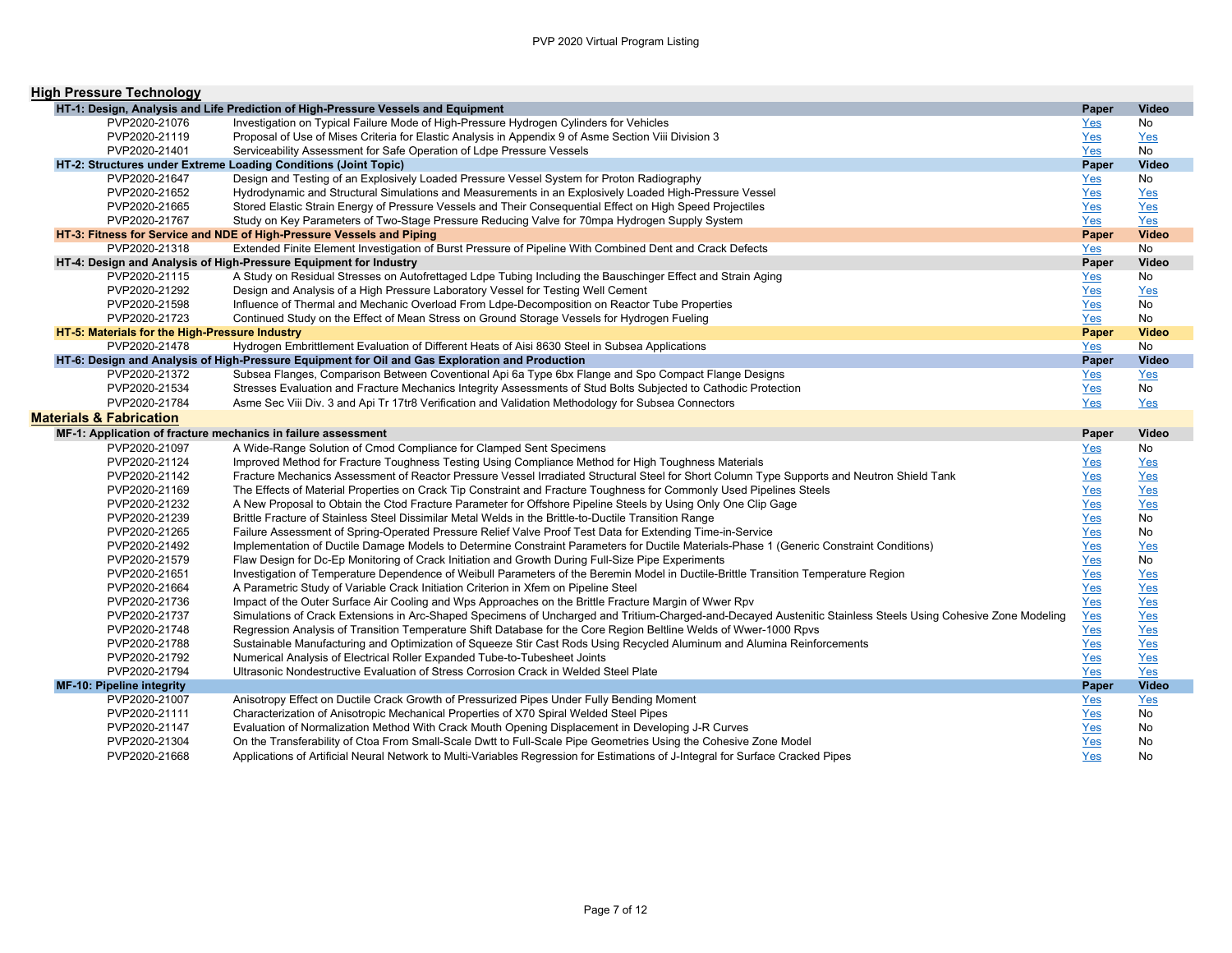|                                                              | MF-11: Small-scale and miniature mechanical testing (Joint with C&S)                                                                                                         | Paper      | Video        |
|--------------------------------------------------------------|------------------------------------------------------------------------------------------------------------------------------------------------------------------------------|------------|--------------|
| PVP2020-21024                                                | Optimization of Selected Parameters and Procedures in Small Punch Test Methodology                                                                                           | Yes        | No           |
| PVP2020-21416                                                | Acoustic Emission Monitoring of Fatigue Crack Growth Through Standard and Miniature Single Edge Notch Tension Specimens.                                                     | Yes        | <b>Yes</b>   |
| PVP2020-21480                                                | Non-Destructive Measurement of Local Tensile Properties Using Instrumented Indentation Technique                                                                             | Yes        | No           |
| PVP2020-21481                                                | Fracture Toughness Tests on Western Rpv Steels Using Small Scale Specimen Technique                                                                                          | Yes        | Yes          |
| PVP2020-21490                                                | Estimation of Uniaxial Material Properties by Small Punch Testing to Support Post-Irradiation Examination of Reactor Pressure Vessel Steels                                  | Yes        | Yes          |
| PVP2020-21507                                                | Mechanical Properties of Ion-Irradiated Stainless Steels Determined by Nanoindentation Tests and Finite Element Analyses                                                     | Yes        | No           |
| PVP2020-21524                                                | Validation of the Incremental Step Loading Technique Application to Small Punch Tests in Aggressive Environments                                                             | Yes        | Yes          |
| MF-12: Leak before break                                     |                                                                                                                                                                              | Paper      | <b>Video</b> |
| PVP2020-21476                                                | Crack Opening Areas Under Combined Primary and Secondary Loading                                                                                                             | Yes        | <b>No</b>    |
| PVP2020-21532                                                | Investigation of Circumferential Internal Surface Cracked Pipes and Elbows Tested at Conditions Similar to Pwr and an "Apparent Net-Section-Collapse" Prediction Approar Yes |            | <b>No</b>    |
|                                                              | MF-13: Composite and non-metallic systems for pressure vessels and piping (Joint with D&A)                                                                                   | Paper      | <b>Video</b> |
| PVP2020-21079                                                | Composite Overwrapped Pipe Burst Test                                                                                                                                        | Yes        | No           |
| PVP2020-21153                                                | Effect of Glaze Composition on the Corrosion Resistance of Glass Lining of Glass-Lined Pressure Vessels                                                                      | Yes        | No           |
| PVP2020-21260                                                | Grp Composite Pipe Elbows Subject to an Internal Pressure and In-Plane Bending: An Experimental Study                                                                        | Yes        | Yes          |
| PVP2020-21272                                                | Cnn Based Defect Recognition for Phased Array Ultrasonic Inspection of Electrofusion Joint                                                                                   | <u>Yes</u> | Yes          |
| PVP2020-21336                                                | Long-Term Durability of Pitch-Based High Modulus Carbon Fiber Reinforced Plastics                                                                                            | Yes        | No           |
| PVP2020-21552                                                | Materials Degradation and Strength Reduction Factors of Cfrp and Their Applications in Repair of Nuclear Safety Related Piping                                               | <u>Yes</u> | No           |
| PVP2020-21625                                                | Investigation of Failure Behavior of Polyethylene Pipe Reinforced by Winding Steel Wires Subject to Inner Pressure and Bending                                               | Yes        | Yes          |
| PVP2020-21818                                                | Cryo-Mechanical Design of Alpaca: a Mixed-Material Radio-Frequency Vacuum Vessel Operating at 20 K.                                                                          | Yes        | Yes          |
| MF-15: Fatigue and fracture of welds and heat affected zones |                                                                                                                                                                              | Paper      | Video        |
| PVP2020-21254                                                | Evaluation of Mechanical and Corrosion Properties of Base Metal and Haz Having Ass 304I Forgings Containing Ferrite                                                          | <u>Yes</u> | Yes          |
| PVP2020-21505                                                | Post Weld Heat Treatment and Fracture Toughness Evaluation of Electron Beam Welded Sa508 Alloys                                                                              | Yes        | <b>No</b>    |
| MF-16: Creep and creep-fatigue interaction                   |                                                                                                                                                                              | Paper      | <b>Video</b> |
| PVP2020-21133                                                | Mechanical Properties and Microstructure of the Newly Developed Steel (Low-C-18cr-11ni-3cu-Mo-Nb-B-N) After Aging Treatment                                                  | Yes        | Yes          |
| PVP2020-21165                                                | Application of a Novel Load Line Displacement Partitioning Technique to Creep Crack Growth Tests on Sen(t) Geometries of Type 316h Stainless Steel                           | Yes        | Yes          |
| PVP2020-21192                                                | Microstructure Evolution and Creep Rupture Behavior of Modified 9cr-1mo Steel Welded Joint                                                                                   | <u>Yes</u> | <b>No</b>    |
| PVP2020-21224                                                | Correlation Between Thermal Desorption Spectrum Features and Creep Damage                                                                                                    | Yes        | Yes          |
| PVP2020-21235                                                | Rapid Prediction of High Temperature Properties of Furnace Tube Alloys Using Deep Learning Approaches                                                                        | Yes        | Yes          |
| PVP2020-21316                                                | Extrapolation of Creep Rupture Data Using Parametric Numerical Isothermal Datum Method (P-Nid) for Inconel 617                                                               | Yes        | Yes          |
| PVP2020-21356                                                | The Effect of Hardening Model on Deformation Behavior of Cracked Component Under Creep-Fatique Loading                                                                       | Yes        | No           |
| PVP2020-21429                                                | Correlation Analysis Between Creep Crack Initiation Time and Transient Elastic-Plastic-Creep Crack-Tip Stress Considering Initial Plasticity and Constraint Effect           | <u>Yes</u> | No           |
| PVP2020-21497                                                | Damage Assessment of Similar Martensitic Welds Under Creep, Fatigue and Creep-Fatigue Loading                                                                                | Yes        | Yes          |
| PVP2020-21613                                                | Probabilistic Creep Modeling of 304 Stainless Steel Using Modified Wilshire Creep-Damage Model                                                                               | Yes        | Yes          |
| PVP2020-21614                                                | Evaluation of High Temperature Material Models for High Temperature Advanced Reactor Component Analysis                                                                      | Yes        | No           |
| PVP2020-21674                                                | Assessment of C*-Integral and Creep Cod for Welded Pipe With Strength Mismatch at High Temperature                                                                           | Yes        | No           |
| PVP2020-21677                                                | Development of "Material Specific" Creep Continuum Damage Mechanics-Based Constitutive Equations                                                                             | Yes        | Yes          |
| PVP2020-21791                                                | The Role of Grain Boundary Orientation and Secondary Phases in Creep Cavity Nucleation of a 316h Boiler Header                                                               | Yes        | Yes          |
|                                                              | MF-17: Advanced and additive manufacturing and material technologies (Joint with D&A)                                                                                        | Paper      | <b>Video</b> |
| PVP2020-21308                                                | Microstructural Evolution During a Solid State Tube Pinch Weld                                                                                                               | Yes        | Yes          |
| PVP2020-21349                                                | A Study of Effect Ultrasonic Nanocrystal Surface Modification (Unsm) Treatment on Fatigue Strength of Additive Manufactured Uns S31603                                       | Yes        | Yes          |
| PVP2020-21350                                                | Increasing Fatigue Strength and Wear Resistance of Additive Manufactured Nickel Alloy (Uns N07718) by Ultrasonic Nanocrystal Surface Modification (Unsm) Treatment           | Yes        | Yes          |
| PVP2020-21410                                                | The Tensile and Fatigue Performance of Additively Manufactured 316I Austenitic Stainless Steel                                                                               | <u>Yes</u> | No           |
| PVP2020-21704                                                | Residual Stress Measurements in a 316I Uniaxial Fatigue Sample Manufactured by Laser Powder Bed Fusion                                                                       | Yes        | Yes          |
|                                                              | MF-18: Rotating equipment and pressure vessel technology for renewable energy                                                                                                | Paper      | <b>Video</b> |
| PVP2020-21742                                                | Study on Dynamic Pressure Effect of Gas Bearings in Fuel Cell Vehicles                                                                                                       | Yes        | Yes          |
| MF-19: Asian programs in structural integrity                |                                                                                                                                                                              | Paper      | <b>Video</b> |
| PVP2020-21010                                                | Fast Fracture Evaluation of Steam Generator Channel Heads Considering High Carbon Macro-Segregation                                                                          | Yes        | No           |
|                                                              |                                                                                                                                                                              |            |              |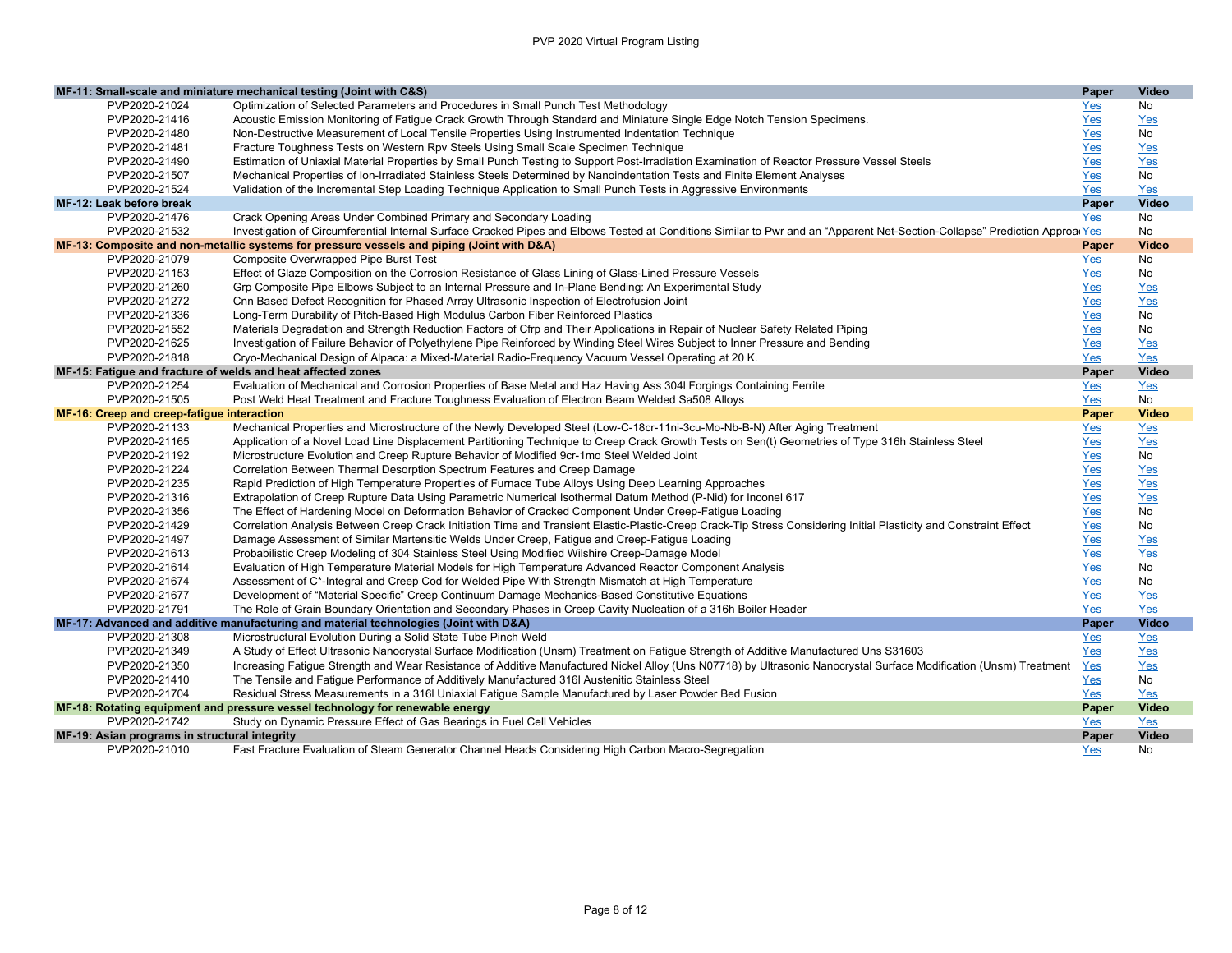|                                                      | MF-2: Materials for hydrogen service (Joint with C&S)                                                                                                                | Paper      | <b>Video</b> |
|------------------------------------------------------|----------------------------------------------------------------------------------------------------------------------------------------------------------------------|------------|--------------|
| PVP2020-21021                                        | Visualization of Trapped Hydrogen Along Grain Boundaries and Its Roles on Hydrogen-Induced Intergranular Fracture in Slow Strain Rate Tensile Testing of Pure Nickel | <u>Yes</u> | No           |
| PVP2020-21122                                        | Tensile and Fatique Failure of 17-4 Ph Martensitic Stainless Steels in Presence of Hydrogen Depending on Test Frequency and Heat Treatment                           | Yes        | No           |
| PVP2020-21228                                        | Effect of Hydrogen Content in Natural Gas Blend on the Mechanical Properties of a L485-Mb Low Alloy Steel                                                            | Yes        | Yes          |
| PVP2020-21229                                        | Study on Hydrogen Resistance of X42 Pipeline Steel Under Eelectrochemical Hydrogen Charging Condition                                                                | Yes        | Yes          |
| PVP2020-21241                                        | Evaluation of Material Compatibility for Hydrogen Applications Using Performance Factors Obtained by In-Situ Sp Test                                                 | Yes        | No           |
| PVP2020-21263                                        | Measuring Fatigue Crack Growth Behavior of Ferritic Steels Near Threshold in High Pressure Hydrogen Gas                                                              | Yes        | No           |
| PVP2020-21277                                        | Effect of High-Pressure Hydrogen and Water Impurity on Aluminum Alloys                                                                                               | Yes        | No           |
| PVP2020-21288                                        | Hydrogen Effects on Fatique Life of Welded Austenitic Stainless Steels Evaluated With Hole-Drilled Tubular Specimens                                                 | Yes        | No           |
| PVP2020-21361                                        | Hydrogen-Induced Fracture of X70 Pipeline Steel Base/weld Under Natural/hydrogen Gas Mixture Condition                                                               | Yes        | Yes          |
| PVP2020-21546                                        | Comparison of J-R Curves Obtained by Single and Multi-Specimen Methodologies for a Pipe Having an Undermatched Girth Weld                                            | Yes        | Yes          |
| MF-20: Material quality and failure analysis         |                                                                                                                                                                      | Paper      | Video        |
| PVP2020-21201                                        | Characterisation of the Microstructural Evolution of Aged Grade 91 Steel                                                                                             | Yes        | No           |
| PVP2020-21363                                        | Failure Cause Analysis of Dn150×100-L360gs Steel Tee in Oil Well                                                                                                     | <u>Yes</u> | No           |
| PVP2020-21741                                        | Evaluation of Susceptibility to Thermal Fatigue Cracking in High Temperature Alloys for Refinery Olefin Applications                                                 | Yes        | Yes          |
| MF-22: 3D crack growth simulation using FEA          |                                                                                                                                                                      | Paper      | <b>Video</b> |
| PVP2020-21026                                        | Crack Propagation Modeling in a Pwr Under Pts Using Xfem                                                                                                             | Yes        | No           |
| MF-23: Structural integrity for spent fuel canisters |                                                                                                                                                                      | Paper      | Video        |
| PVP2020-21399                                        | INVESTIGATION OF CHLORIDE-INDUCED STRESS CORROSION CRACKING FOR AISI 304/304L STAINLESS STEEL USING NOTCHED BAR SPECIMENS                                            | <u>Yes</u> | Yes          |
| PVP2020-21419                                        | Critical Crack Calculation by R6 Procedure for Spent Fuel Canister Considering Welding Residual Stress and Comparison With Asme/api Method                           | <u>Yes</u> | No           |
| PVP2020-21510                                        | Comparative Stress Analyses of Dropped Spent Nuclear Fuel Assembly in a Prototypal Cask                                                                              | Yes        | No           |
| PVP2020-21774                                        | Ciscc Experiment of a Large Plate Sectioned From a Spent Nuclear Fuel Canister                                                                                       | Yes        | Yes          |
| MF-24: Materials and fabrication for refining        |                                                                                                                                                                      | Paper      | <b>Video</b> |
| PVP2020-21284                                        | Fabrication of P91 Materials, Experience and Guideline                                                                                                               | <u>Yes</u> | No           |
| PVP2020-21391                                        | Improvement of Toughness in Weld Metal of 9cr-1mo-v Steel by Gtaw After Long-Time Pwht                                                                               | Yes        | Yes          |
| PVP2020-21461                                        | Utilisation Limits of 11/4cr1/2mo (Sa387-11-2) Steel in High Plate Thickness                                                                                         | Yes        | Yes          |
| PVP2020-21484                                        | P9mod: Coke Resistant Tubes/pipes Developed by Vallourec for Refinery Furnaces                                                                                       | Yes        | No           |
| PVP2020-21528                                        | Pwht Exemptions for Carbon Steel in b31.3 - an Epc Contractor's Perspective                                                                                          | Yes        | No           |
| PVP2020-21555                                        | Review of Life Assessment and Repair Strategies for Hydrogen Reformer and Ethylene Furnace Outlet Header Castings                                                    | Yes        | No           |
| PVP2020-21562                                        | Application of Low Heat Input Gas Metal Arc Welding for Corrosion Resistant Weld Overlays                                                                            | Yes        | Yes          |
| PVP2020-21626                                        | Low Impact Test Results in Carbon Steel Flanges, Fittings and Piping - End User's View                                                                               | Yes        | <b>No</b>    |
| PVP2020-21753                                        | Tempering Response in Type 410 Stainless Steel Welds for Petrochemical Application                                                                                   | Yes        | No           |
| PVP2020-21799                                        | Stainless Steel Pipe Welding With No Backing Gas                                                                                                                     | Yes        | Yes          |
| PVP2020-21842                                        | Alloy 800h - Material and Fabrication Challenges Associated With Prescriptions for the Mitigation of Stress Relaxation Cracking                                      | Yes        | No           |
| MF-25: High strength steels                          |                                                                                                                                                                      | Paper      | <b>Video</b> |
| PVP2020-21519                                        | High Strength Carbon Asme Sa-537 and Low-Alloy Sa-533 Steels as Alternatives to Asme Sa-516 Carbon Steel for Fabrication of Lightweight Pressure Vessels             | Yes        | No           |
| PVP2020-21712                                        | Application of Sa-533 Class 2 Vessels in Floating Lng Plants                                                                                                         | Yes        | No           |
| PVP2020-21833                                        | Investigation of Cghaz During Single and Multi-Pass Submerged Arc Welding of High Strength Steel                                                                     | Yes        | No           |
|                                                      | MF-3: Welding residual stress and distortion simulation and measurement                                                                                              | Paper      | <b>Video</b> |
| PVP2020-21233                                        | A52m/sa502 Dissimilar Metal Rpv Repair Weld: Evaluation of Different Techniques                                                                                      | Yes        | No           |
| PVP2020-21236                                        | A52m/sa502 Dissimilar Metal Rpv Repair Weld: Experimental Evaluation and Post-Weld Characterizations                                                                 | Yes        | No           |
| PVP2020-21381                                        | Friction Stir Diffusion Bonding of Magnesium Alloy Zk 60 to Astm A516-70 Steel                                                                                       | Yes        | Yes          |
| PVP2020-21495                                        | Numerical and Experimental Residual Stresses of Different Welded Joint Configurations in Heavy Wall                                                                  | Yes        | Yes          |
| PVP2020-21537                                        | Open Source Contour Method Analysis for Assessing Residual Stress in Weldments                                                                                       | Yes        | No           |
| PVP2020-21576                                        | Evaluation by Two-Dimensional Finite Element Analysis of the Effect of Weld Layer Thickness on the Residual Stress Profile in Stainless Steel Pipe Welds             | Yes        | Yes          |
| PVP2020-21629                                        | Investigation Into Residual Stresses in a Small Bore Pipe Weld With Stacked Stop/start Locations                                                                     | Yes        | No           |
| PVP2020-21776                                        | Comparison of Residual Stress Measurements on Single Bead-on-Plate Welds of a Martensitic Steel Using Neutron Diffraction                                            | Yes        | Yes          |
| MF-4: European programs in structural integrity      |                                                                                                                                                                      | Paper      | Video        |
| PVP2020-21464                                        | Consideration of Special Effects for the Application of an Optimized Fracture Mechanics Approach for the Rpv Assessment - Project Camera                             | Yes        | No           |
| PVP2020-21466                                        | Atlas+ European Project - Prediction of Large Ductile Tearing in Austenitic Piping Using Local Approach                                                              | Yes        | Yes          |
| PVP2020-21551                                        | Advanced Structural Integrity Assessment Tools for Safe Long Term Operation - Atlas+ Project : Status of the Activities of the Wp3 on Modelling in 2020              | Yes        | No           |
| PVP2020-21645                                        | Ductile Tearing Prediction of Ferritic Pipe Material by Gtn Model for Atlas+ European Project                                                                        | Yes        | Yes          |
| PVP2020-21844                                        | European Project Atlas+: Status of the Wp1 Relative to the Experimental Program on Pipes and Specimens                                                               | Yes        | <b>No</b>    |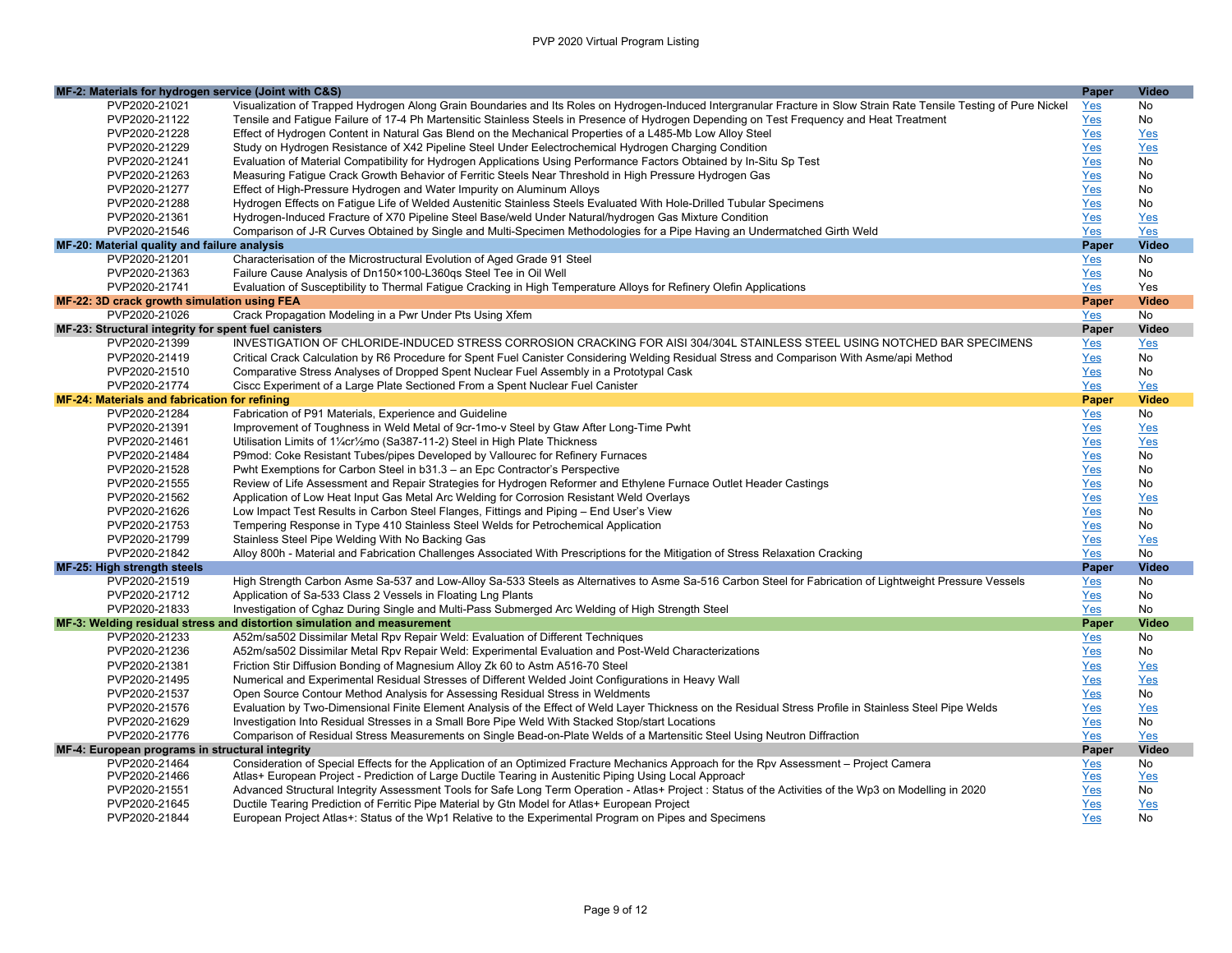| MF-5: Fitness-For-Service and failure assessment            |                                                                                                                                                                                  | Paper      | Video        |
|-------------------------------------------------------------|----------------------------------------------------------------------------------------------------------------------------------------------------------------------------------|------------|--------------|
| PVP2020-21274                                               | Validation of a Finite Element Toolbox for Studying Flaw Interaction                                                                                                             | Yes        | Yes          |
| PVP2020-21592                                               | Test Protocol Definition to Measure Fracture Toughness Parameters Using Non-Standard Four Points Bending Specimens                                                               | Yes        | Yes          |
| PVP2020-21824                                               | Creep Damage Assessment of a Low Alloy Pressure Vessel With Dissimilar Metal Welded Joint                                                                                        | Yes        | Yes          |
| MF-6: Materials and technologies for nuclear power plants   |                                                                                                                                                                                  | Paper      | Video        |
| PVP2020-21029                                               | Extension of Alloy C-276 Code Design Values for Advanced Molten Salt Technology Test Facilities                                                                                  | Yes        | Yes          |
| PVP2020-21141                                               | Cracking Behavior of a Decommissioned Material in Light Water Reactor Environment                                                                                                | Yes        | No           |
| PVP2020-21287                                               | Plasma Arc Welding for Code Compliance Nuclear Application                                                                                                                       | Yes        | No           |
| PVP2020-21332                                               | Applicability of Formula of the Irradiation Assisted Stress Corrosion Cracking Rates for Neutron-Irradiated Type 316I Stainless Steels to Various Types of Stainless Steels LYes |            | Yes          |
| PVP2020-21360                                               | Estimation of Charpy Index Temperature of Sa 508 Mn-Mo-Ni Low Alloy Steels at 41j Using Small Punch Tests                                                                        | Yes        | Yes          |
| PVP2020-21365                                               | Evaluation of Crack Growth Rate of Neutron Irradiated Austenitic Stainless Steels at High Stress Intensity Factor Levels                                                         | Yes        | Yes          |
| PVP2020-21389                                               | High Temperature Mechanical Performance of Type 316I Austenitic Stainless Steels Manufactured by the Powder Metallurgy Hot Isostatic Pressing Process                            | Yes        | No           |
| PVP2020-21445                                               | Properties of Cladding With Respect to Rpv Integrity                                                                                                                             | <b>Yes</b> | <b>No</b>    |
| PVP2020-21518                                               | Study of the Influence of Microstructure and Intergranular Carbides on the Cracking Behavior of a Nickel Base Alloy 690 Tt in Supercritical Water Nuclear Reactor Condition Yes  |            | <b>No</b>    |
| PVP2020-21620                                               | Fabrication and Assembly of the First Accident Tolerant Fuel Concept for Treat Testing                                                                                           | Yes        | No           |
| PVP2020-21623                                               | Creep Deformation Property and Creep Life Evaluation of Super304h                                                                                                                | Yes        | No           |
| PVP2020-21670                                               | Scc Growth Prediction for Surface Crack in Welded Joint Using Advanced Fea                                                                                                       | <b>Yes</b> | No           |
| PVP2020-21686                                               | A Study of the Effects of Laser Shock Peening and Ultrasonic Nanocrystalline Surface Modification on the Susceptibility of 304I Stainless Steel to Intergranular Corrosion       | Yes        | Yes          |
| PVP2020-21687                                               | Quantification of the Material Ductility Effect on Notch Fracture Toughness Using Numerical Damage Analysis Method                                                               | Yes        | <b>No</b>    |
| PVP2020-21857                                               | Investigation on Effect of Carbon Macro-Segregation on Mechanical Properties Using a Large-Scale, Heavy Forged Low Alloy Steel for a Reactor Pressure Vessel of Bwr              | Yes        | No           |
| MF-9: Mechanistic modelling of deformation and fracture     |                                                                                                                                                                                  | Paper      | <b>Video</b> |
| PVP2020-21213                                               | Dynamic Performance Analysis of Interfacial Cracks Near an Eccentric Elliptical Hole in Piezoelectric Bi-Materials Under Incident Sh-Waves                                       | Yes        | Yes          |
| PVP2020-21425                                               | On Some Properties of Metals Manifested Under Complex Loading                                                                                                                    | Yes        | <b>No</b>    |
| PVP2020-21650                                               | Vistadam - a Physics Based Ductile Fracture Model for Pressurized Pipe Failure                                                                                                   | Yes        | Yes          |
| PVP2020-21746                                               | An Investigation Into the Robustness of a Crystal Plasticity Finitie Element Model                                                                                               | Yes        | No           |
| <b>Non-Destructive Examination</b>                          |                                                                                                                                                                                  |            |              |
|                                                             | NDE-1: Emerging NDE and Prognostic Techniques and Applications                                                                                                                   | Paper      | Video        |
| PVP2020-21117                                               | Experimental Studies of Typical Defects on Large Capacity Hoop-Wrapped Composite Cylinder of Steel Liner Based on X-Ray Digital Radiography Test                                 | Yes        | Yes          |
| PVP2020-21258                                               | Indentation Analysis of Mechanical Degradation of Single Crystal Linixmnycozo2 Cathode in Li-Ion Battery                                                                         | Yes        | <b>No</b>    |
| PVP2020-21446                                               | Non-Destructive Evaluation of Rpv Embrittlement by Means of the Thermoelectric Power Method                                                                                      | Yes        | No           |
| PVP2020-21512                                               | Nomad: Non-Destructive Evaluation System for the Inspection of Operation Induced Material Degradation in Nuclear Power Plants                                                    | Yes        | <b>Yes</b>   |
| PVP2020-21581                                               | Asset Integrity Management and Fitness-for-Service Assessment of a Pipe Elbow With Metal Loss                                                                                    | Yes        | Yes          |
| PVP2020-21740                                               | A New Framework for Damage Source Localization in Composite Scarf Joints Based on Acoustic Emission and Supervised Learning                                                      | Yes        | Yes          |
|                                                             | NDE-2: NDE Techniques and Applications for Petrochemical and Power Plant Components                                                                                              | Paper      | <b>Video</b> |
| PVP2020-21064                                               | A Finite Element Simulation Study on Reducers Based on Ultrasonic Guided Waves                                                                                                   | Yes        | No           |
| PVP2020-21071                                               | Research on Flexible Phased Array Technique for Testing the Inserted Fillet Welds                                                                                                | Yes        | <b>Yes</b>   |
| PVP2020-21092                                               | Research on Digital Radiographic Inspection of In-Service Fiber Reinforced Plastic Pipe                                                                                          | Yes        | Yes          |
| PVP2020-21184                                               | Diagnosis of a Corrosion Process in Secondary Piping Structures in Nuclear Power Plants                                                                                          | Yes        | Yes          |
| PVP2020-21246                                               | Research on the Inspection Parameters of Ultrasonic Phased Array for the Periodic Inspection of High-Pressure Hydrogen Vessel                                                    | Yes        | Yes          |
| PVP2020-21322                                               | A New Research Method for Corrosion Defect in Metal Pipeline by Using Pulsed Eddy Current                                                                                        | Yes        | <b>No</b>    |
| NDE-3: NDE Reliability - Modeling and Experimental Analysis |                                                                                                                                                                                  | Paper      | <b>Video</b> |
| PVP2020-21105                                               | Research on the Measurement Accuracy of Ultrasonic Phased Array Time-of-Flight Method                                                                                            | Yes        | <b>Yes</b>   |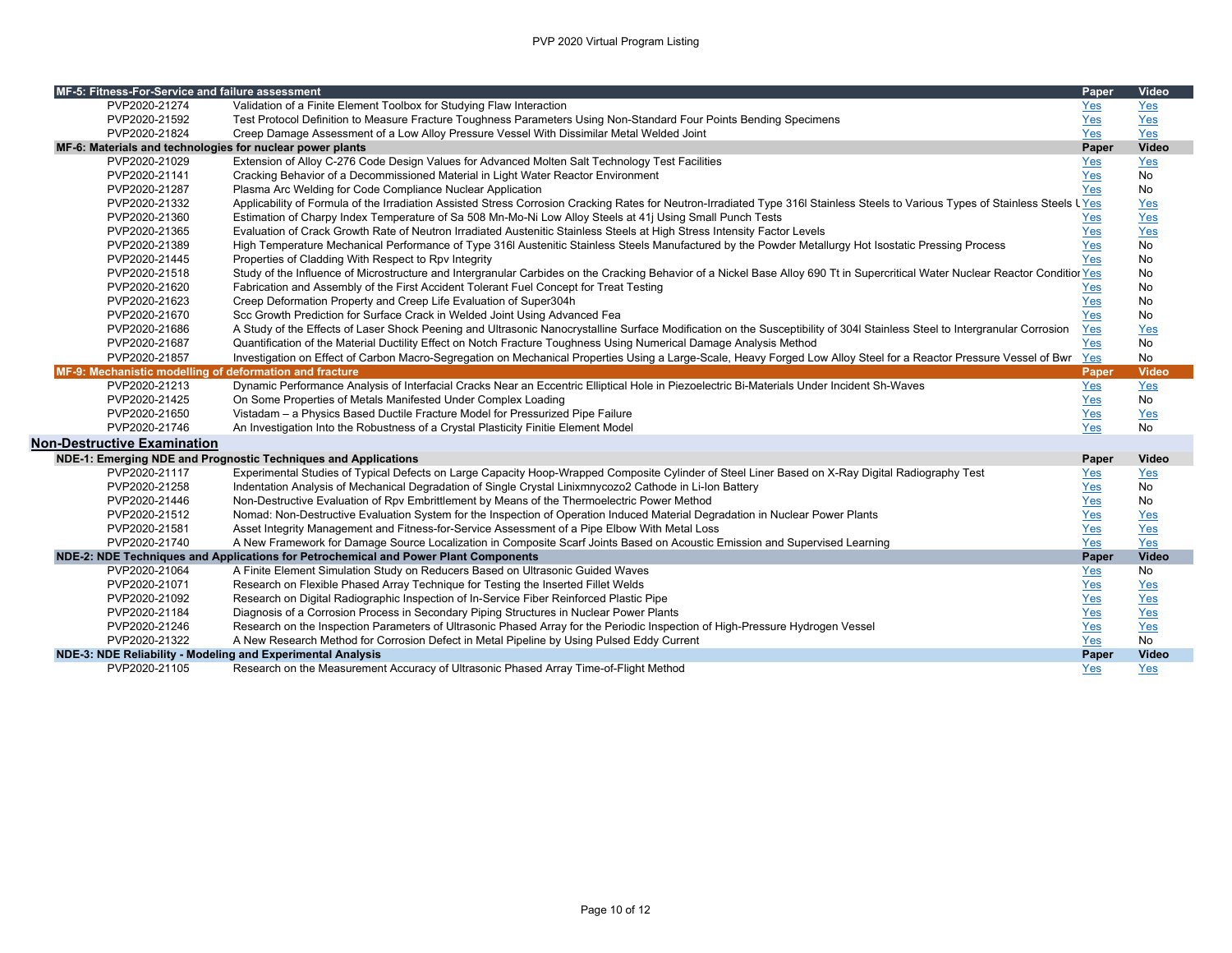| <b>Operations, Applications, &amp; Components</b> |                                                                                                                                               |            |              |
|---------------------------------------------------|-----------------------------------------------------------------------------------------------------------------------------------------------|------------|--------------|
| OAC-1: Safety, Reliability, and Risk Management   |                                                                                                                                               | Paper      | Video        |
| PVP2020-21123                                     | Evaluation of Pressure-Temperature Limit Curve Considering Revised Stress Intensity Factor Method                                             | $Yes$      | No           |
| PVP2020-21135                                     | Mid-Term Energy Consumption Prediction of Crude Oil Pipeline Pump Unit Based on Gscv-Sym                                                      | Yes        | Yes          |
| PVP2020-21178                                     | Surge Analysis of Typical Working Scenarios of Lng Shipment Piping System in a Port of North Africa                                           | Yes        | No           |
| PVP2020-21218                                     | Gas Supply Reliability Analysis of a Natural Gas Pipeline System Considering the Effects of Demand Side Management                            | Yes        | Yes          |
| PVP2020-21227                                     | A Hybrid Pso-Bpnn Model Approach for Crude Oil Pipeline Electrical Energy Consumption Forecasting                                             | Yes        | Yes          |
| PVP2020-21333                                     | Prediction of Pipeline Corrosion Rate Model Based on Multi-Core Learning                                                                      | Yes        | Yes          |
| PVP2020-21376                                     | An Alternative Corrosion Risk Assessment Method for Industrial Pipelines in Natural Gas Purification Plant                                    | Yes        | No           |
| PVP2020-21378                                     | Using Machine Learning Tools for Forecasting Natural Gas Market Demand                                                                        | Yes        | Yes          |
| PVP2020-21597                                     | Maintenance Optimization: Finding the Best Frequencies of Maintenance Activities                                                              | Yes        | Yes          |
| PVP2020-21694                                     | Verification of Stress Model in Dissimilar Materials of Varying Cladded Pipes Using a Similar Cladded Plate Model                             | Yes        | Yes          |
| PVP2020-21796                                     | The Process of Creating and Reviewing a Transient Surge Computer Model                                                                        | Yes        | Yes          |
| PVP2020-21823                                     | Corrosion Behavior of Pipeline Steel With Stray Current Interference at Coating Defects                                                       | <b>Yes</b> | Yes          |
| <b>OAC-2: Qualification and Testing</b>           |                                                                                                                                               | Paper      | Video        |
| PVP2020-21087                                     | Structural Evaluation With Elastic and Inelastic Analysis Methods on a High Temperature Storage Tank Subjected to Static and Dynamic Loadings | Yes        | <b>No</b>    |
| OAC-3: Monitoring, Diagnostics & Inspection       |                                                                                                                                               | Paper      | <b>Video</b> |
| PVP2020-21102                                     | Modeling and Control of Real Flow Calibration System                                                                                          | Yes        | Yes          |
| PVP2020-21154                                     | Application of Transient Electromagnetic Method in Urban Buried Gas Pipeline Detection                                                        | Yes        | No           |
| PVP2020-21862                                     | A Case Study Aiming to Mitigate Pipe Vibrations Using Cfd & Dynamic Stress Analysis Approach                                                  | Yes        | Yes          |
| PVP2020-21863                                     | Challenging the Industry Practices of Temperature Distribution, Sif and Its Effects on Piping Design                                          | Yes        | Yes          |
|                                                   | OAC-4: Storage and Transportation of Radioactive and other Hazardous Materials                                                                | Paper      | <b>Video</b> |
| PVP2020-21018                                     | A Simple Method to Estimate Airborne Release Fractions Associated With the Pressurized Release of Radioactive Materials                       | Yes        | Yes          |
| PVP2020-21045                                     | Deployment of Laser Peening to Prevent Ciscc of Nuclear Fuel Dry Storage Canisters                                                            | Yes        | No           |
| PVP2020-21083                                     | Mechanical and Thermal Assessment by Bam of a New Package Design for the Transport of Snf From a German Research Reactor                      | Yes        | No           |
| PVP2020-21096                                     | Mechanical Shock and Vibration Analysis of Spent Nuclear Fuel Carried by the Atlas Railcar                                                    | Yes        | Yes          |
| PVP2020-21116                                     | Temperature Prediction of a Used Nuclear Fuel Cask With Different Gas Backfills                                                               | Yes        | Yes          |
| PVP2020-21245                                     | Outcomes of Three Large Scale Fire Reference Tests Conducted in Bam Fire Test Facility                                                        | Yes        | Yes          |
| PVP2020-21259                                     | Structural Analysis Approach for the Defense Programs Package 3 (Dpp-3)                                                                       | Yes        | No           |
| PVP2020-21270                                     | Numerical Modelling of Compression Stress Relaxation and Compression Set of Elastomer O-Rings During Aging                                    | Yes        | Yes          |
| PVP2020-21280                                     | Thermal Analysis of a 9977 Shipping Package During a Kac Fire Accident                                                                        | Yes        | No           |
| PVP2020-21281                                     | Thermal Analysis of a 9977 Shipping Package During a Fire-Drop-Smoldering Accident                                                            | Yes        | No           |
| PVP2020-21283                                     | Secondary Impacts and Their Effects on Closure Lid Bolt Stresses in a Generic Spent Nuclear Fuel Shipment Cask                                | Yes        | No           |
| PVP2020-21324                                     | Prediction of Leakage Rate of Liquefied Gas Storage Tanks and Numerical Simulation of Leakage Process                                         | Yes        | Yes          |
| PVP2020-21508                                     | Thermal Modeling of the High Burnup Demonstration Research Project Cask                                                                       | Yes        | No           |
| PVP2020-21682                                     | Evaluation of Hydrogen Gas Generation and Permeation in the 9979 Type AF Shipping Package                                                     | Yes        | No           |
| PVP2020-21705                                     | Analysis of Spent Nuclear Fuel Multipurpose Canister Dynamics During Rail Transportation                                                      | Yes        | Yes          |
| PVP2020-21785                                     | Effects of Post-Manufacturing Process on Material Properties of 3d-Printed Pressure Vessels                                                   | Yes        | No           |
| PVP2020-21850                                     | DROP TESTS ASSESSMENT OF INTERNAL SHOCK ABSORBERS FOR PACKAGES LOADED WITH ENCAPSULATIONS FOR DAMAGED SPENT NUCLEAR FUEL                      | Yes        | Yes          |
| <b>OAC-5: Pumps and Valves</b>                    |                                                                                                                                               | Paper      | Video        |
| PVP2020-21063                                     | Relief Valve Impact Analysis                                                                                                                  | Yes        | Yes          |
| PVP2020-21285                                     | An Overview of Asme Class 2 and 3 Valve Design and Service Loading Rules                                                                      | Yes        | Yes          |
| PVP2020-21289                                     | A Case Study: Balanced Globe Valve Load Sensitive Behavior Upon Opening                                                                       | Yes        | Yes          |
| PVP2020-21315                                     | Check Valves in Nuclear Power Plants - Asme Om Code Requirements and Industry Compliance                                                      | Yes        | Yes          |
| PVP2020-21346                                     | Cfd Analysis of a Piping-Pressure Safety Valve System Working in Gas/vapor Service                                                            | Yes        | No           |
| PVP2020-21835                                     | Development of Valve Performance Qualification Methodology and Testing                                                                        | Yes        | Yes          |
|                                                   | OAC-6: Operation and Maintenance of Pressure Vessels, Heat Exchangers, Piping and Supports                                                    | Paper      | <b>Video</b> |
| PVP2020-21074                                     | Crude Furnace Floor Creep Assessment and Remaining Life Assessment Due to Hot Spots                                                           | Yes        | Yes          |
| PVP2020-21128                                     | The Research on the Stress Analysis of Overhead Steam Pipeline                                                                                | $Yes$      | No           |
| PVP2020-21130                                     | Stress Analysis of In-Service Flare Gas Pipeline System and Equipment Nozzle                                                                  | Yes        | No           |
| PVP2020-21396                                     | Thermal Fatigue Cracking Due to Intermittently Flowing Drain Water in Steam Piping                                                            | Yes        | No           |
| PVP2020-21593                                     | Fatique Behavior of Metallic Pipes With Through-Wall Corrosion Damage Repaired With Bonded Metallic Patches                                   | <b>Yes</b> | Yes          |